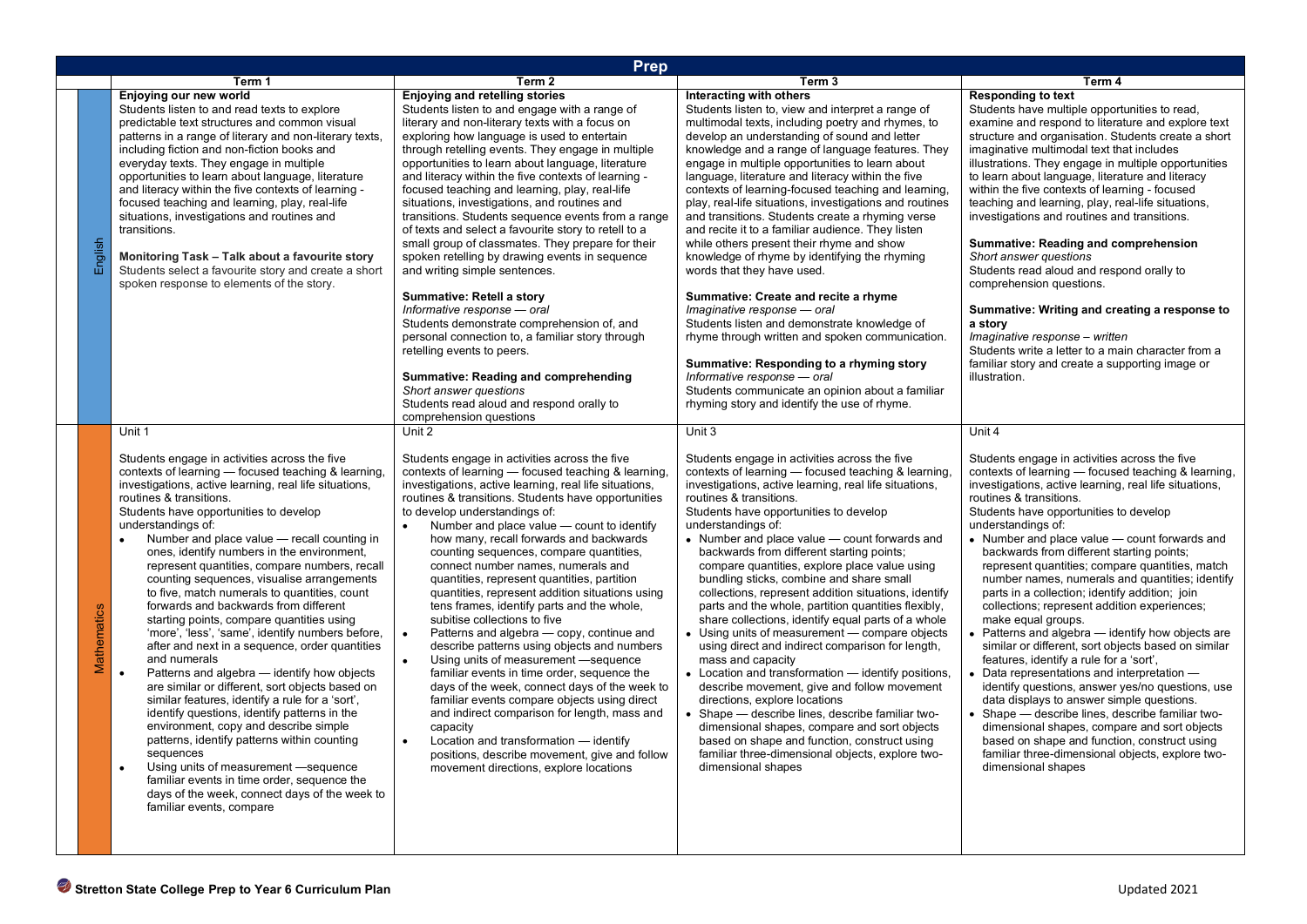| Summative Assessment                                                                                                                                                                                                                                                                                                                                                                                                                                                                                                                                                                                                                                                                                                                  |                                                                                                                                                                                                                                                                                                                                                                                                                                                                                                                                                                                                                                                                                                                                       |                                                                                                                                                                                                                                                                                                                                                                                                                                                                                                                                                                                                                                                                                                                                                                                                                                                 | Unit 4: Shape Sort Investigation<br>Project/Interview<br>Students sort and describe shapes and create a<br>toy.                                                                                                                                                                                                                                                                                                                                                                                                                                                                                                                                                                                                                                                                  |
|---------------------------------------------------------------------------------------------------------------------------------------------------------------------------------------------------------------------------------------------------------------------------------------------------------------------------------------------------------------------------------------------------------------------------------------------------------------------------------------------------------------------------------------------------------------------------------------------------------------------------------------------------------------------------------------------------------------------------------------|---------------------------------------------------------------------------------------------------------------------------------------------------------------------------------------------------------------------------------------------------------------------------------------------------------------------------------------------------------------------------------------------------------------------------------------------------------------------------------------------------------------------------------------------------------------------------------------------------------------------------------------------------------------------------------------------------------------------------------------|-------------------------------------------------------------------------------------------------------------------------------------------------------------------------------------------------------------------------------------------------------------------------------------------------------------------------------------------------------------------------------------------------------------------------------------------------------------------------------------------------------------------------------------------------------------------------------------------------------------------------------------------------------------------------------------------------------------------------------------------------------------------------------------------------------------------------------------------------|----------------------------------------------------------------------------------------------------------------------------------------------------------------------------------------------------------------------------------------------------------------------------------------------------------------------------------------------------------------------------------------------------------------------------------------------------------------------------------------------------------------------------------------------------------------------------------------------------------------------------------------------------------------------------------------------------------------------------------------------------------------------------------|
| <b>Investigating movement</b><br>Students engage in activities from the five contexts<br>of learning: Play, Real-life situations, Investigations,<br>Routines and transitions, and Focused learning and<br>teaching. Students use their senses to observe and<br>explore the properties and movement of objects.<br>They recognise that science involves exploring and<br>Science<br>observing using the senses. Students engage in<br>hands on investigations and respond to questions<br>about the factors that influence movement. They<br>share and reflect on observations and ideas and<br>represent what they observe. Students have the<br>opportunity to apply and explain knowledge of<br>movement in a familiar situation. | <b>Exploring our living world</b><br>Students use their senses to observe the needs of<br>living things, both animals and plants. They begin<br>to understand that observing is an important part of<br>science and that scientists discuss and record their<br>observations. Students learn that the survival of all<br>living things is reliant on basic needs being met,<br>and there are consequences when needs are not<br>met. They analyse different types of environments<br>and how each provides for the needs of living<br>things. Students consider the impact of human<br>activity and natural events on basic needs. They<br>share ideas about how they can support and<br>protect living things in the school grounds. | <b>Examining the weather</b><br>Students use their senses to explore and observe<br>the weather in their local environment and learn<br>that we can record our observations using symbols.<br>Students observe that weather can change and<br>identify the features that reflect a change in the<br>weather. They are given opportunities to reflect on<br>the impact of these changes on themselves, in<br>particular on clothing, shelter and activities, through<br>various cultural perspectives. They begin to realise<br>that weather conditions are not the same for<br>everyone. Students also learn about the impact of<br>daily and seasonal changes on plants and animals.<br>Throughout the unit students reflect on how the<br>weather affects living things and have opportunities<br>to communicate their observations about the | Our material world<br>Students examine familiar objects using their<br>senses and understand that objects are made of<br>materials that have observable properties. Through<br>exploration, investigation and discussion, students<br>learn how to describe the properties of the<br>materials from which objects are made and how to<br>pose science questions. Students observe and<br>analyse the reciprocal connection between<br>properties of materials, objects and their uses so<br>that they recognise the scientific decision making<br>that occurs in everyday life. Students conduct<br>investigations to determine suitability of materials<br>for a particular purpose and share their ideas and<br>observations using scientific language and<br>representations. |
| Unit 1: Investigating movement<br>Collection of work<br>Students describe the properties and behaviour of<br>familiar objects. Students share and reflect on<br>observations and ask questions about familiar<br>objects.                                                                                                                                                                                                                                                                                                                                                                                                                                                                                                             | Unit 2: Exploring our living world<br>Collection of work<br>Students represent, share and reflect on<br>observations about the needs of living things and<br>how an environment can affect them. They ask and<br>respond to science questions.                                                                                                                                                                                                                                                                                                                                                                                                                                                                                        | weather.<br>Unit 3: Examining the weather<br>Supervised assessment<br>Students suggest how the weather affects<br>themselves and other living things. They share<br>observations about the weather.                                                                                                                                                                                                                                                                                                                                                                                                                                                                                                                                                                                                                                             | Unit 4: Making a wind ornament<br>Project<br>Students describe the observable properties of<br>materials from which an object is made. They ask<br>and respond to questions and share and reflect on<br>observations.                                                                                                                                                                                                                                                                                                                                                                                                                                                                                                                                                            |
| Stretton State College Prep to Year 6 Curriculum Plan                                                                                                                                                                                                                                                                                                                                                                                                                                                                                                                                                                                                                                                                                 |                                                                                                                                                                                                                                                                                                                                                                                                                                                                                                                                                                                                                                                                                                                                       |                                                                                                                                                                                                                                                                                                                                                                                                                                                                                                                                                                                                                                                                                                                                                                                                                                                 | Updated 2021                                                                                                                                                                                                                                                                                                                                                                                                                                                                                                                                                                                                                                                                                                                                                                     |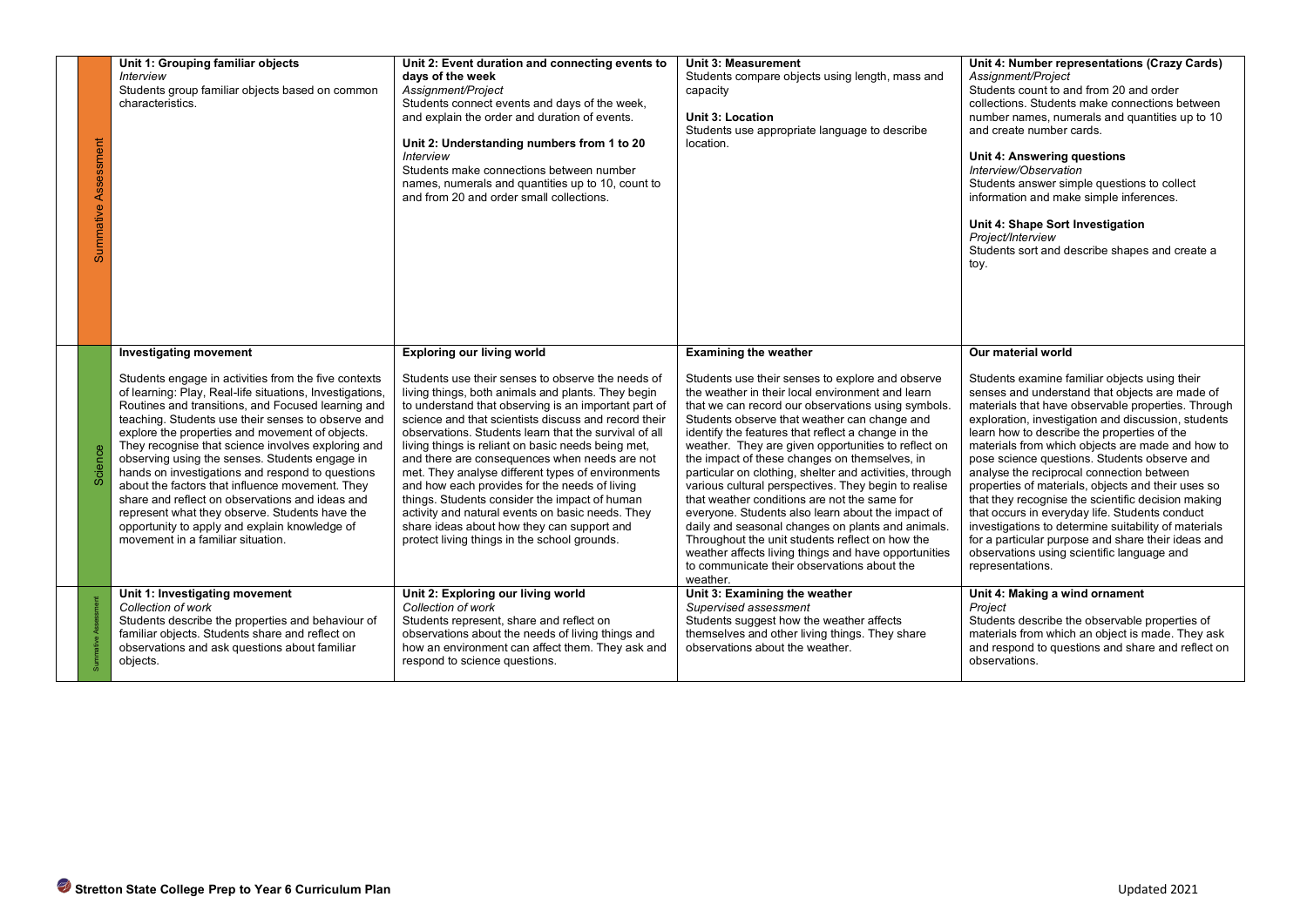|                    | My family history<br>In this unit students will explore the following inquiry question:<br>What is my history and how do I know?<br>Learning opportunities support students to:<br>explore the nature and structure of families<br>identify their own personal history, particularly their own family backgrounds and relationships<br>$\bullet$<br>examine diversity within their family and others<br>investigate familiar ways family and friends commemorate past events that are important to them<br>recognise how stories of families and the past can be communicated through sources that represent<br>past events<br>present stories about personal and family events in the past that are commemorated. |                                                                                                                                                                                                                                                                                                                                                                                                                                                                                                                                                                                                                                                                                                                                                                                                              | My special places<br>In this unit, students will explore the following inquiry question:<br>What are places like and what makes them special?<br>Learning opportunities support students to:<br>draw on studies at the personal scale, including places where they live or other places that are<br>familiar to them<br>understand that a place has features and a boundary that can be represented on maps or globes<br>recognise that what makes a place special is dependent on how people view the place or use the<br>place<br>observe and represent the location and features of places using pictorial maps and models<br>examine sources to identify ways that people care for special places<br>describe special places and the reasons they are special to people<br>reflect on learning to suggest ways they could contribute to the caring of a special place. |                                                                                                                                                                                                |
|--------------------|--------------------------------------------------------------------------------------------------------------------------------------------------------------------------------------------------------------------------------------------------------------------------------------------------------------------------------------------------------------------------------------------------------------------------------------------------------------------------------------------------------------------------------------------------------------------------------------------------------------------------------------------------------------------------------------------------------------------|--------------------------------------------------------------------------------------------------------------------------------------------------------------------------------------------------------------------------------------------------------------------------------------------------------------------------------------------------------------------------------------------------------------------------------------------------------------------------------------------------------------------------------------------------------------------------------------------------------------------------------------------------------------------------------------------------------------------------------------------------------------------------------------------------------------|----------------------------------------------------------------------------------------------------------------------------------------------------------------------------------------------------------------------------------------------------------------------------------------------------------------------------------------------------------------------------------------------------------------------------------------------------------------------------------------------------------------------------------------------------------------------------------------------------------------------------------------------------------------------------------------------------------------------------------------------------------------------------------------------------------------------------------------------------------------------------|------------------------------------------------------------------------------------------------------------------------------------------------------------------------------------------------|
|                    | Assessment task<br>Students explore important events celebrated in their lives, and to identify how people and objects<br>help them to remember.                                                                                                                                                                                                                                                                                                                                                                                                                                                                                                                                                                   |                                                                                                                                                                                                                                                                                                                                                                                                                                                                                                                                                                                                                                                                                                                                                                                                              | Assessment task<br>Students identify, represent and describe the features of familiar places, and suggest ways to care<br>for these places.                                                                                                                                                                                                                                                                                                                                                                                                                                                                                                                                                                                                                                                                                                                                |                                                                                                                                                                                                |
| Arts<br><b>PHT</b> |                                                                                                                                                                                                                                                                                                                                                                                                                                                                                                                                                                                                                                                                                                                    | Drama<br>In this unit, students make and respond to drama<br>by exploring the school / local community /<br>imagined places as stimulus for process drama and<br>dramatic play.<br>Students will:<br>explore role and dramatic action in process<br>drama and dramatic play about place/space<br>identifying visual features of the place/space<br>including special words those used by<br>Aboriginal peoples and Torres Strait Islander<br>peoples<br>use voice, facial expression, movement and<br>space to imagine and establish role and<br>situation<br>present drama that communicates ideas<br>about place/space to an audience<br>respond to own and others' drama and<br>consider where and why people make drama,<br>including drama of Aboriginal peoples and<br>Torres Strait Islander peoples. | <b>Visual Arts</b><br>In this unit, students create new stories in artworks<br>by collaging characters, objects and landscapes<br>from different artworks<br>Students will:<br>create and display artworks to communicate<br>ideas to an audience<br>explore ideas, experiences, observations and<br>imagination to create visual artworks and<br>design, including considering ideas in<br>artworks by Aboriginal and Torres Strait<br>Islander artists<br>respond to visual artworks and consider<br>where and why people make visual artworks,<br>starting with visual artworks from Australia,<br>including visual artworks of Aboriginal and<br><b>Torres Strait Islander Peoples</b><br>use and experiment with different materials,<br>techniques, technologies and processes to<br>make artworks                                                                   |                                                                                                                                                                                                |
|                    | Music<br>Students will begin to develop their singing voice and the ability to keep the beat. Social skills like waiting<br>for your turn and finding a partner will remain a focus along with developing confidence, creativity, fine<br>motor and gross motor skills and imagination. Students will begin to discuss different ways that music can<br>be performed such as fast/slow, loud/soft and high/low.                                                                                                                                                                                                                                                                                                    |                                                                                                                                                                                                                                                                                                                                                                                                                                                                                                                                                                                                                                                                                                                                                                                                              | <b>Music</b><br>Students will continue to develop a strong sense of the beat by performing it in many ways including on<br>un-tuned percussion instruments. They will perform many speech rhymes, finger plays and simple songs<br>to develop their performance skills and in tune singing. Students will perform, listen to and respond to<br>music exploring the comparatives of fast/slow, loud/soft and high/low. They will discuss many different<br>places that people make music.                                                                                                                                                                                                                                                                                                                                                                                   |                                                                                                                                                                                                |
|                    | Physical Education - Let's get moving<br>Students develop the fundamental movement skills<br>of running, hopping, jumping and galloping through<br>active participation in activities, games and<br>movement challenges.                                                                                                                                                                                                                                                                                                                                                                                                                                                                                           | <b>Physical Education - Animal grove</b><br>Students explore the elements of movement<br>(speed, level and shape) and perform movement in<br>response to music. They also describe how their<br>body responds to movement.                                                                                                                                                                                                                                                                                                                                                                                                                                                                                                                                                                                   | <b>Physical Education - Catch that bean</b><br>Students develop their fundamental movement<br>skills while completing beanbag activities and<br>challenges within groups of varying sizes.                                                                                                                                                                                                                                                                                                                                                                                                                                                                                                                                                                                                                                                                                 | Physical Education - Who wants to play?<br>Students demonstrate personal and social skills to<br>include others and describe their feelings after<br>participating in a range of active games. |
| $E_{\rm H}$        | Health - I can do it!<br>Students explore information about what makes<br>them unique and their strengths and achievements.<br>They participate in play.                                                                                                                                                                                                                                                                                                                                                                                                                                                                                                                                                           | Health – I am growing and changing<br>Students explore how their bodies are growing and<br>developing, and identify the actions that will keep<br>them healthy such as diet, hygiene and physical<br>activity.                                                                                                                                                                                                                                                                                                                                                                                                                                                                                                                                                                                               | Health - Looking out for others<br>Students identify and describe different emotions<br>people experience. They explore and practice ways<br>to interact with others in a variety of settings.                                                                                                                                                                                                                                                                                                                                                                                                                                                                                                                                                                                                                                                                             | Health - I am safe<br>Students identify actions and protective behaviours<br>that keep them safe and healthy in situations where<br>they may encounter medicines, poisons, water and<br>fires. |
|                    | Stretton State College Prep to Year 6 Curriculum Plan                                                                                                                                                                                                                                                                                                                                                                                                                                                                                                                                                                                                                                                              |                                                                                                                                                                                                                                                                                                                                                                                                                                                                                                                                                                                                                                                                                                                                                                                                              |                                                                                                                                                                                                                                                                                                                                                                                                                                                                                                                                                                                                                                                                                                                                                                                                                                                                            | Updated 2021                                                                                                                                                                                   |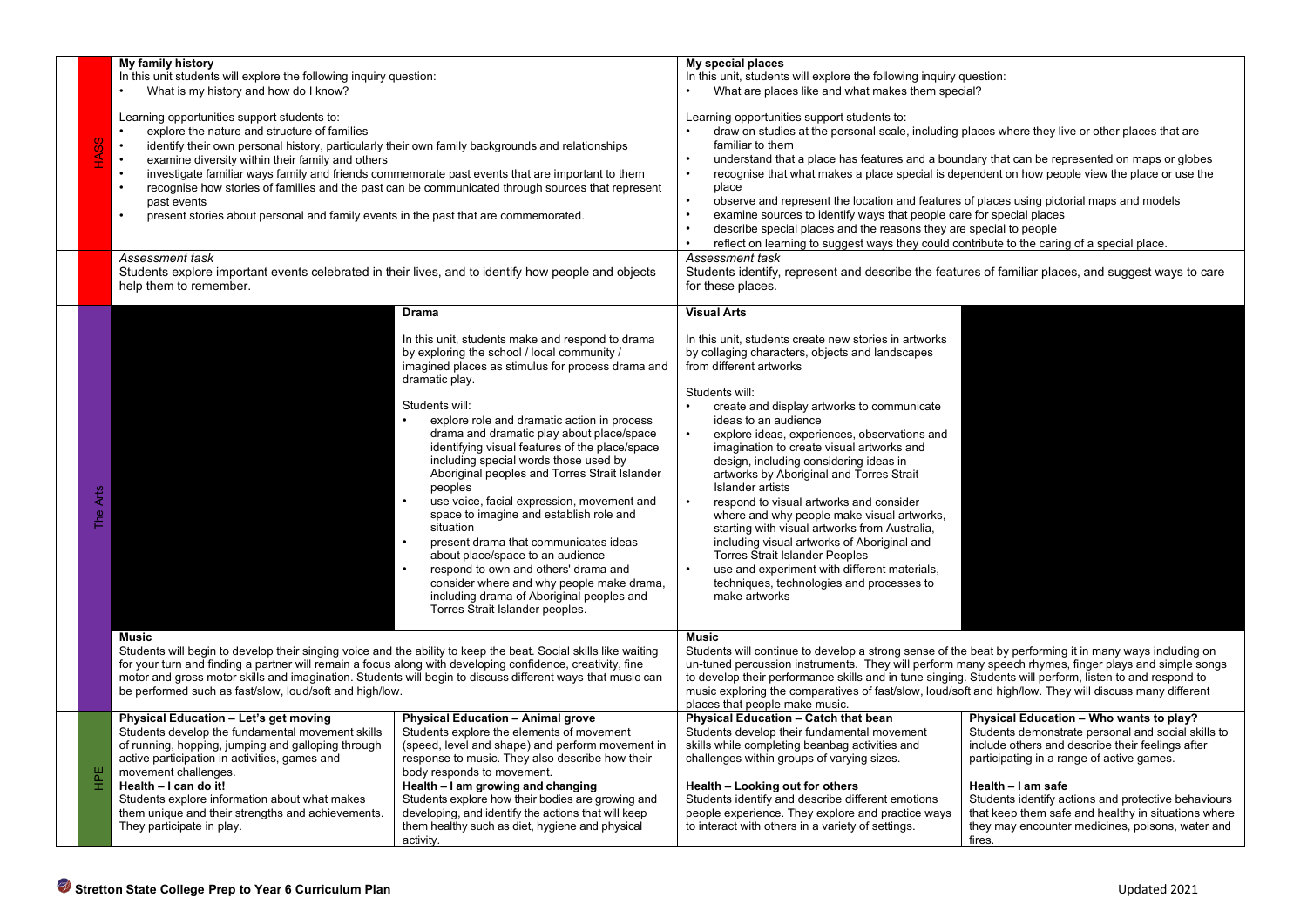| Year 1               |                                                                                                                                                                                                                                                                                                                                                                                                                                                                         |                                                                                                                                                                                                                                                                                                                                                                                                                                                                                           |                                                                                                                                                                                                                                                                                                                                                                                                                                                                                                                  |                                                                                                                                                                                                                                                                                                                                                                                                                                                                                                              |
|----------------------|-------------------------------------------------------------------------------------------------------------------------------------------------------------------------------------------------------------------------------------------------------------------------------------------------------------------------------------------------------------------------------------------------------------------------------------------------------------------------|-------------------------------------------------------------------------------------------------------------------------------------------------------------------------------------------------------------------------------------------------------------------------------------------------------------------------------------------------------------------------------------------------------------------------------------------------------------------------------------------|------------------------------------------------------------------------------------------------------------------------------------------------------------------------------------------------------------------------------------------------------------------------------------------------------------------------------------------------------------------------------------------------------------------------------------------------------------------------------------------------------------------|--------------------------------------------------------------------------------------------------------------------------------------------------------------------------------------------------------------------------------------------------------------------------------------------------------------------------------------------------------------------------------------------------------------------------------------------------------------------------------------------------------------|
|                      | Term 1                                                                                                                                                                                                                                                                                                                                                                                                                                                                  | Term 2                                                                                                                                                                                                                                                                                                                                                                                                                                                                                    | Term <sub>3</sub>                                                                                                                                                                                                                                                                                                                                                                                                                                                                                                | Term 4                                                                                                                                                                                                                                                                                                                                                                                                                                                                                                       |
| English              | <b>Exploring how a story works</b><br>Students listen to, read and view a range of<br>written picture books, including stories from<br>Aboriginal cultures and Torres Strait Islander<br>cultures. They retell events of a familiar story<br>using text structure and repetition. Students<br>respond to imaginative stories making<br>connections between personal experiences and<br>the text.<br><b>Engaging with poetry</b><br>Students recite a poem to the class. | <b>Exploring characters in stories</b><br>Students listen to, read, view and interpret<br>spoken, written and multimodal literary texts to<br>identify some features of characters in these texts<br>and to create character descriptions.<br><b>Engaging with poetry</b><br>Students listen to, read and view a variety of<br>poems to explore sound patterns and features of<br>plot, character and setting.                                                                            | Examining the language of communication -<br>questioning<br>Students listen to, read, view and interpret texts<br>with animal characters to explore how they reflect<br>human qualities. Students create an animal<br>character to be included in a literary text, and<br>discuss their choices in an interview.<br><b>Retelling cultural stories</b><br>Students listen to, read, view and interpret picture<br>books and stories from different cultures. They<br>write, present and read a retelling of their | Creating digital procedural texts<br>Students listen to, read, view and interpret<br>traditional and digital multimodal texts, to explore<br>the language features and text structures of<br>procedural texts in imaginative and informative<br>contexts. They create a digital multimodal<br>procedure from a literary context. Students<br>explore a series of picture books with persuasive<br>features and create a digital multimodal<br>innovation of an imaginative text that includes<br>persuasion. |
| Summative Assessment | Unit 1: Responding to imaginative texts<br>Informative response - written<br>Students comprehend and respond to imaginative<br>texts (picture books).<br>Unit 3: Poem recitation<br>Oral<br>Students perform a recitation or reading of a<br>poem for a familiar audience.                                                                                                                                                                                              | Unit 3: Comprehending poetry<br>Written<br>Students listen to a poem, identifying language<br>features and vocabulary used in poetry and<br>recognising literal and implied meaning.<br>Unit 2: Reading and comprehension<br><b>Interview</b><br>Students demonstrate reading accuracy, fluency<br>and comprehension of character development.<br>Unit 2: Character description<br>Informative response - written<br>Students create a character description using<br>writing and images. | favourite story to an audience of peers.<br>Unit 4: Create and present a character (week<br>5)<br>Imaginative response - oral<br>Students create a new character for a familiar<br>story and discuss choices in an interview.<br>Unit 5: Retelling of a cultural story (week 10)<br>Poster/ multimodal presentation<br>Students create and present a retelling of a<br>traditional or cultural story.                                                                                                            | Unit 6: Reading and comprehension<br>Short answer questions<br>Students demonstrate reading accuracy, fluency<br>and understanding of the different purposes of<br>texts.<br>Unit 6: Multimodal procedure<br>Poster/multimodal presentation<br>Students create a digital multimodal procedure,<br>combining and connecting written, visual and<br>spoken elements.                                                                                                                                           |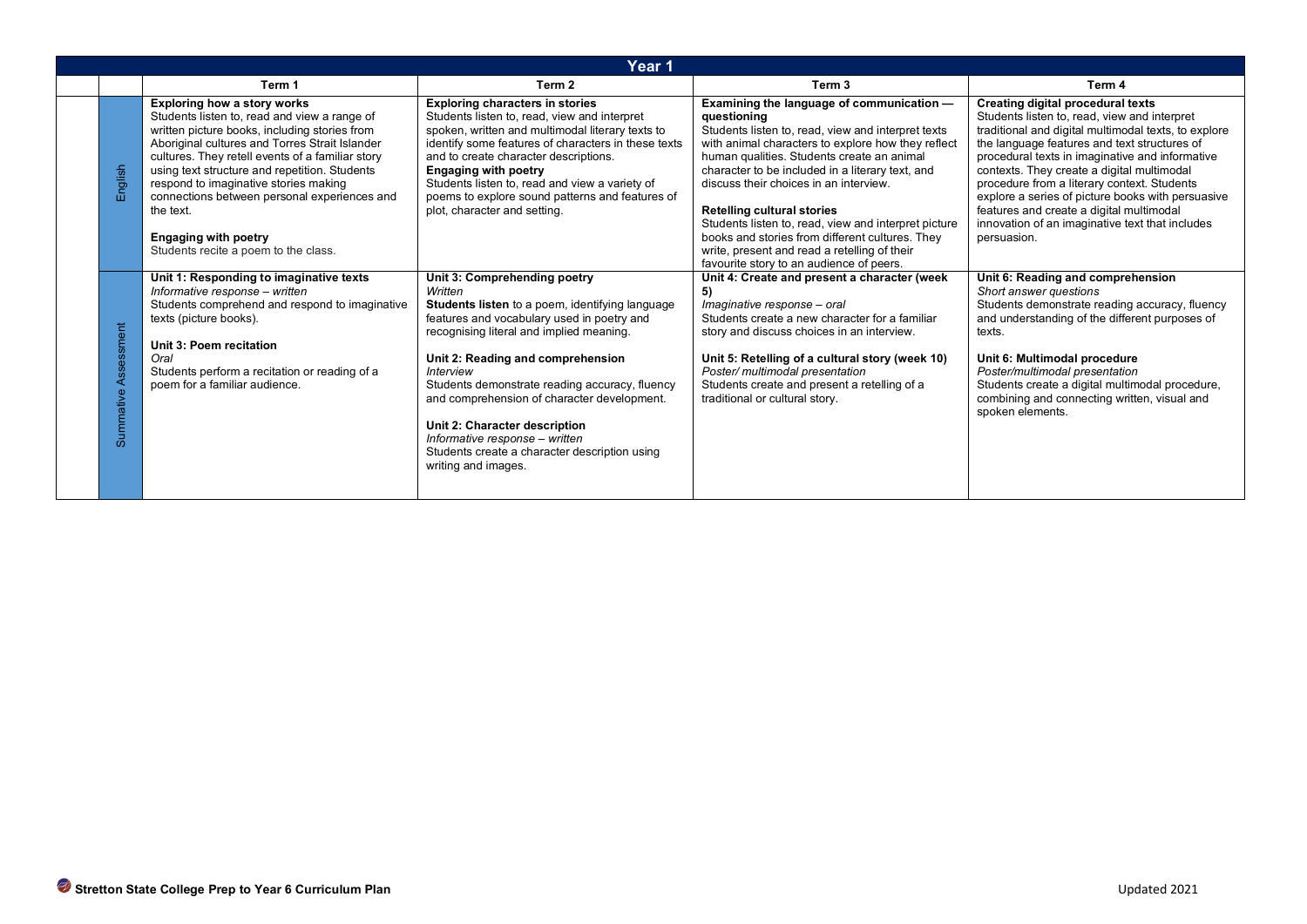|                                                                       | Unit 1                                                                                                                                                                                                                                                                                                                                                                                                                                                                                                                                                                                                                                                              | Unit 2                                                                                                                                                                                                                                                                                                                                                                                                                                                                                                                                                                                                                                                                                                                                                                                                                                                                                                                                                                                                                                                                                                                                   | Unit 3                                                                                                                                                                                                                                                                                                                                                                                                                                                                                                                                                                                                                                                                                                                                                                                                                                                                                                                                                                                | Unit 4                                                                                                                                                                                                                                                                                                                                                                                                                                                                                                                                                                                                                                                                                                                                                                                                                                                                                                                                                                                                                         |
|-----------------------------------------------------------------------|---------------------------------------------------------------------------------------------------------------------------------------------------------------------------------------------------------------------------------------------------------------------------------------------------------------------------------------------------------------------------------------------------------------------------------------------------------------------------------------------------------------------------------------------------------------------------------------------------------------------------------------------------------------------|------------------------------------------------------------------------------------------------------------------------------------------------------------------------------------------------------------------------------------------------------------------------------------------------------------------------------------------------------------------------------------------------------------------------------------------------------------------------------------------------------------------------------------------------------------------------------------------------------------------------------------------------------------------------------------------------------------------------------------------------------------------------------------------------------------------------------------------------------------------------------------------------------------------------------------------------------------------------------------------------------------------------------------------------------------------------------------------------------------------------------------------|---------------------------------------------------------------------------------------------------------------------------------------------------------------------------------------------------------------------------------------------------------------------------------------------------------------------------------------------------------------------------------------------------------------------------------------------------------------------------------------------------------------------------------------------------------------------------------------------------------------------------------------------------------------------------------------------------------------------------------------------------------------------------------------------------------------------------------------------------------------------------------------------------------------------------------------------------------------------------------------|--------------------------------------------------------------------------------------------------------------------------------------------------------------------------------------------------------------------------------------------------------------------------------------------------------------------------------------------------------------------------------------------------------------------------------------------------------------------------------------------------------------------------------------------------------------------------------------------------------------------------------------------------------------------------------------------------------------------------------------------------------------------------------------------------------------------------------------------------------------------------------------------------------------------------------------------------------------------------------------------------------------------------------|
| Mathematics                                                           | Students develop understandings of:<br>Number and place value - represent the ones<br>counting sequence to and from 100 from any<br>starting point, matching number<br>representations to 100, skip counting in 2s, 5s<br>and 10s, represent and record counting<br>sequences, use a number line to locate and<br>position numbers, represent two digit numbers,<br>represent, record and solve simple addition<br>and subtraction problems, investigate parts<br>and whole of quantities<br>Chance — describe the outcomes of familiar<br>events.<br>Location and transformation - give and follow<br>directions; investigate position, direction and<br>movement. | Students develop understandings of:<br>Number and place value - represent and<br>record counting sequences, partition two-<br>digit numbers, represent and record<br>number sequences, represent two-digit<br>numbers, standard partitioning of two-<br>digit numbers, identify and describe<br>addition and subtraction situations,<br>represent, record and solve simple<br>addition and subtraction problems.<br>$\bullet$<br>Patterns and algebra - investigate and<br>describe repeating and growing patterns,<br>connect counting sequences to growth<br>patterns, represent and record number<br>sequences (including skip counting<br>patterns), describe number patterns<br>Fractions and decimals - investigate<br>$\bullet$<br>wholes and halves, partition to make<br>equal parts<br>Money and financial mathematics -<br>explore features of Australian coins.<br>Using units of measurement — sequence<br>$\bullet$<br>days of the week and months of the year,<br>investigate the features and function of<br>calendars, record significant events,<br>compare time durations, explore and tell<br>time to the half hour. | Students develop understandings of:<br>Number and place value - recall, represent<br>and, count collections, use a number line to<br>locate and position numbers, represent and<br>record two-digit numbers, partition two-digit<br>numbers, partition numbers into more than<br>two parts, record and solve simple addition<br>and subtraction problems.<br>Using units of measurement - compare and<br>measure lengths using uniform informal<br>units, order objects based on length, explore<br>capacity, measure capacity using uniform<br>informal units, order objects based on<br>capacity, describe durations in time, tell time<br>to the half hour; represent times on digital<br>and analogue clocks.<br>Shape - identify and describe familiar two-<br>dimensional shapes, describe geometric<br>features of three-dimensional objects.<br>Data representation and interpretation - ask<br>a suitable question for gathering data,<br>gather, record and represent data. | Students develop understandings of:<br>Number and place value - count to and<br>from 100 from any starting point, describe<br>patterns created by skip counting, skip count<br>in 1s, 2s, 5s and 10s, identify standard place<br>value partitions of two-digit numbers,<br>position and locate two-digit numbers on a<br>number line, partition numbers, describe<br>addition and subtraction processes, solve<br>addition and subtraction problems using a<br>range of strategies<br>Fractions and decimals - identify one half.<br>Money and financial mathematics -<br>recognise, describe, and order Australian<br>coins according to their value.<br>Patterns and algebra - describe and<br>represent patterns, apply a pattern rule to<br>continue patterns, describe patterns<br>Using units of measurement - compare and<br>measure lengths using uniform informal<br>units, order objects based on length, explore<br>capacity, measure capacity using uniform<br>informal units, order objects based on<br>capacity. |
| Assessment<br>Summative                                               | <b>Classifying outcomes</b><br><b>Interview</b><br>Students classify outcomes of simple familiar<br>events.<br>Language of direction<br>Written<br>Students give and follow directions to familiar<br>locations.<br><b>Understanding Numbers</b><br>Interview or short answer questions<br>Students to recognise, model, write and order<br>numbers to 20, locate numbers on a number line<br>and partition numbers using place value.                                                                                                                                                                                                                              | Adding and subtracting counting strategies<br>Short answer questions<br>Students carry out simple addition and<br>subtraction.<br><b>Understanding number sequences</b><br>Short answer questions<br>Students describe number sequences<br>resulting from skip counting by 2s, 5s and 10s.<br>Count to and from 100, partition numbers and<br>locate numbers on a number line.                                                                                                                                                                                                                                                                                                                                                                                                                                                                                                                                                                                                                                                                                                                                                           | <b>Explaining duration and telling time</b><br>Short answer questions<br>Students explain time durations and tell time to<br>the half hour.<br>Describing two-dimensional shapes and three-<br>dimensional objects<br><i><b>Interview</b></i><br>Students describe two-dimensional shapes and<br>three-dimensional objects.<br>Making inferences from collected data<br>Short answer questions<br>Students collect data by asking questions, draw<br>and describe data displays and make simple<br>inferences.                                                                                                                                                                                                                                                                                                                                                                                                                                                                        | Measuring using informal units<br>Inquiry<br>Students measure and order objects based on<br>length and capacity using informal units.<br>Understanding number sequences and<br>recognising Australian coins<br>Short answer questions<br>Students describe number sequences resulting<br>from skip counting by 2s, 5s and 10s. They<br>identify representations of one half. Count to and<br>from 100, locate numbers on a number line and<br>recognise Australian coins according to their<br>value. Students carry out simple addition and<br>subtraction.                                                                                                                                                                                                                                                                                                                                                                                                                                                                   |
| Stretton State College Prep to Year 6 Curriculum Plan<br>Updated 2021 |                                                                                                                                                                                                                                                                                                                                                                                                                                                                                                                                                                                                                                                                     |                                                                                                                                                                                                                                                                                                                                                                                                                                                                                                                                                                                                                                                                                                                                                                                                                                                                                                                                                                                                                                                                                                                                          |                                                                                                                                                                                                                                                                                                                                                                                                                                                                                                                                                                                                                                                                                                                                                                                                                                                                                                                                                                                       |                                                                                                                                                                                                                                                                                                                                                                                                                                                                                                                                                                                                                                                                                                                                                                                                                                                                                                                                                                                                                                |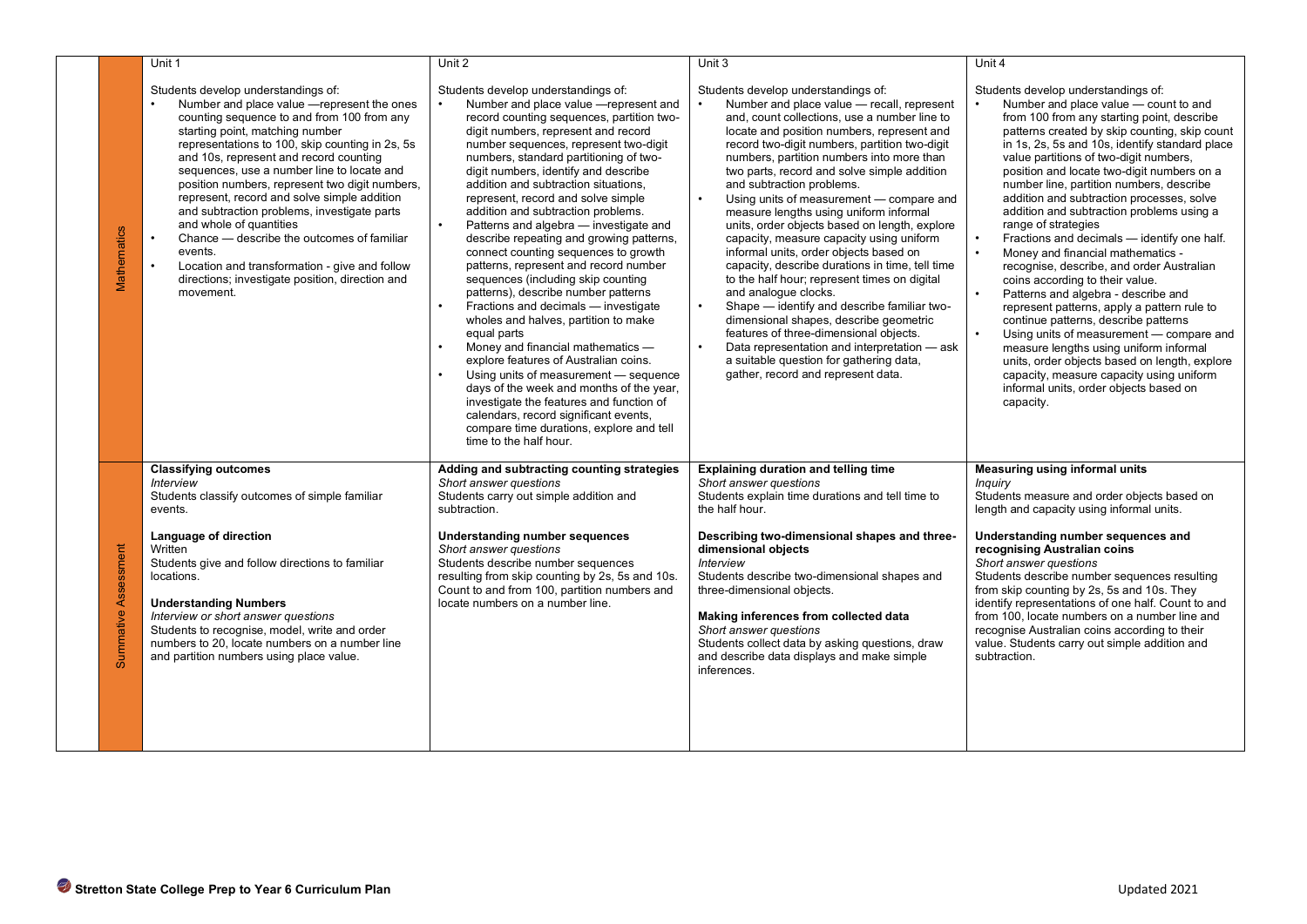|                                                                                                                                                                                                                                                                                                                                                                                                                                                                                                                                                                                                                                                                                                                                                                                                                                                                                                                                                                                                                                                                                                                                                                                                                                                                                                                                                                                                                                    | <b>Living Adventure</b>                                                                                                                                                                                                                                                                                                                                                                                                                                                                                                                                                                                                                         | <b>Material madness</b>                                                                                                                                                                                                                                                                                                                                                                                                                                                                                                                                                                                                                                                                                                                                                                                                                                                                                                                                  | Changes around me                                                                                                                                                                                                                                                                                                                                                        | <b>Exploring light and sound</b>                                                                                                                                                                                                                                                                                                                                                                                                                                                                                            |
|------------------------------------------------------------------------------------------------------------------------------------------------------------------------------------------------------------------------------------------------------------------------------------------------------------------------------------------------------------------------------------------------------------------------------------------------------------------------------------------------------------------------------------------------------------------------------------------------------------------------------------------------------------------------------------------------------------------------------------------------------------------------------------------------------------------------------------------------------------------------------------------------------------------------------------------------------------------------------------------------------------------------------------------------------------------------------------------------------------------------------------------------------------------------------------------------------------------------------------------------------------------------------------------------------------------------------------------------------------------------------------------------------------------------------------|-------------------------------------------------------------------------------------------------------------------------------------------------------------------------------------------------------------------------------------------------------------------------------------------------------------------------------------------------------------------------------------------------------------------------------------------------------------------------------------------------------------------------------------------------------------------------------------------------------------------------------------------------|----------------------------------------------------------------------------------------------------------------------------------------------------------------------------------------------------------------------------------------------------------------------------------------------------------------------------------------------------------------------------------------------------------------------------------------------------------------------------------------------------------------------------------------------------------------------------------------------------------------------------------------------------------------------------------------------------------------------------------------------------------------------------------------------------------------------------------------------------------------------------------------------------------------------------------------------------------|--------------------------------------------------------------------------------------------------------------------------------------------------------------------------------------------------------------------------------------------------------------------------------------------------------------------------------------------------------------------------|-----------------------------------------------------------------------------------------------------------------------------------------------------------------------------------------------------------------------------------------------------------------------------------------------------------------------------------------------------------------------------------------------------------------------------------------------------------------------------------------------------------------------------|
| Science                                                                                                                                                                                                                                                                                                                                                                                                                                                                                                                                                                                                                                                                                                                                                                                                                                                                                                                                                                                                                                                                                                                                                                                                                                                                                                                                                                                                                            | Students make links between external features of<br>living things and the environments in which they live.<br>They consider how the needs of living things are.<br>met in a variety of habitats. They compare<br>differences between healthy and unhealthy habitats,<br>and suggest how changes to habitats can affect how<br>the needs of living things are met. Students<br>understand that science helps people care for<br>environments and living things and they use science<br>knowledge to recommend changes to improve<br>habitats and care for the environment. They share<br>observations using scientific and everyday<br>language. | Students explore how everyday materials can<br>be physically changed in a variety of ways<br>according to their properties. They describe<br>the actions used to physically change<br>materials to make objects for different<br>purposes, understanding that science involves<br>asking questions about and describing<br>changes to objects that are used in their<br>everyday lives.<br>Students respond to questions, make<br>predictions and participate in guided<br>investigations exploring the effects of making<br>physical changes to materials and objects.<br>They use a range of methods to sort<br>information and collect and record<br>observations, comparing them with the<br>observations of others. They modify a material<br>for a given purpose, test their modifications<br>and compare their observations with<br>predictions.                                                                                                  | Students describe the observable features of a<br>variety of landscapes and skies. They consider<br>changes in the sky and landscape and the impact<br>of these changes on themselves and other living<br>things. Students represent observable features<br>and share ideas with others about changes in the<br>sky and landscapes and how they affect everyday<br>life. | Students explore sources of light and sound. They<br>manipulate materials to observe how light and<br>sound are produced, and how changes can be<br>made to light and sound effects. They examine<br>how light and sound are useful in everyday life.<br>They respond to and ask questions. They make<br>predictions and share observations, comparing<br>their observations with predictions and with each<br>other. They sort observations and represent and<br>communicate their understandings in a variety of<br>ways. |
| Summative<br>Assessment                                                                                                                                                                                                                                                                                                                                                                                                                                                                                                                                                                                                                                                                                                                                                                                                                                                                                                                                                                                                                                                                                                                                                                                                                                                                                                                                                                                                            | Unit 1: Describing a habitat<br>Short-answer questions<br>Students describe changes in their local<br>environment and how different places meet the<br>needs of living things. To respond to questions,<br>make predictions and share their observations with<br>others.                                                                                                                                                                                                                                                                                                                                                                        | Unit 2: Rocking the boat<br>Supervised assessment<br>Students describe the effects of physical<br>changes made to a material to make a boat<br>that floats. Students make a prediction,<br>participate in a guided investigation and record<br>and share observations.                                                                                                                                                                                                                                                                                                                                                                                                                                                                                                                                                                                                                                                                                   | Unit 3: Exploring sky and land<br>Multimodal presentation<br>Students describe objects and events that they<br>encounter in their everyday lives. They describe<br>changes in their local environment. They respond<br>to questions and sort and share observations.                                                                                                     | Unit 4: Investigating light and sound<br><b>Experimental investigation</b><br>Students participate in a guided investigation<br>designing a toy that makes sound and describe<br>the effects of interacting with it. They sort objects<br>according to criteria and share observations with<br>others.                                                                                                                                                                                                                      |
| My changing world<br>In this unit students will explore the following inquiry question:<br>What are the features of my local places and how have they changed?<br>Learning opportunities support students to:<br>draw on studies at the personal and local scale, including familiar places, for example, the school,<br>local park and local shops<br>recognise that the features of places can be natural, managed or constructed<br>identify and describe the natural, constructed and managed features of places<br>examine the ways different groups of people, including Aboriginal peoples and Torres Strait<br>$\bullet$<br>Islander peoples, describe the weather and seasons of places<br>represent local places using pictorial maps and describe local places using the language of<br>$\bullet$<br><b>S</b><br>HAS<br>H<br>direction and location<br>respond to questions to find out about the features of places, the activities that occur in places<br>$\bullet$<br>and the care of places<br>collect and record geographical data and information, such as observations and interviews to<br>investigate a local place<br>reflect on learning to respond to questions about how features of places can be cared for.<br>$\bullet$<br>Assessment:<br>Students investigate a local place to identify and describe its features, the activities that occur there,<br>how the place changes and ways to care for it. |                                                                                                                                                                                                                                                                                                                                                                                                                                                                                                                                                                                                                                                 | My changing life<br>In this unit students will explore the following inquiry question:<br>How has my family and daily life changed over time?<br>$\bullet$<br>Learning opportunities support students to:<br>explore family structures and the roles of family members over time<br>$\bullet$<br>recognise events that happened in the past may be memorable or have personal significance<br>$\bullet$<br>$\bullet$<br>identify and describe important dates and changes in their own lives<br>$\bullet$<br>identify similarities and differences<br>respond to questions about the recent past<br>$\bullet$<br>$\bullet$<br>examine sources, such as images, objects and family stories, that have personal significance<br>$\bullet$<br>$\bullet$<br>share stories about the past.<br>Assessment:<br>Students identify, describe and sequence personal and family events and describe continuities and<br>changes in aspects of daily life over time. | compare aspects of their daily lives to aspects of daily life for people in their family in the past to<br>sequence and describe events of personal significance using terms to describe the passing of time                                                                                                                                                             |                                                                                                                                                                                                                                                                                                                                                                                                                                                                                                                             |
| Stretton State College Prep to Year 6 Curriculum Plan<br>Updated 2021                                                                                                                                                                                                                                                                                                                                                                                                                                                                                                                                                                                                                                                                                                                                                                                                                                                                                                                                                                                                                                                                                                                                                                                                                                                                                                                                                              |                                                                                                                                                                                                                                                                                                                                                                                                                                                                                                                                                                                                                                                 |                                                                                                                                                                                                                                                                                                                                                                                                                                                                                                                                                                                                                                                                                                                                                                                                                                                                                                                                                          |                                                                                                                                                                                                                                                                                                                                                                          |                                                                                                                                                                                                                                                                                                                                                                                                                                                                                                                             |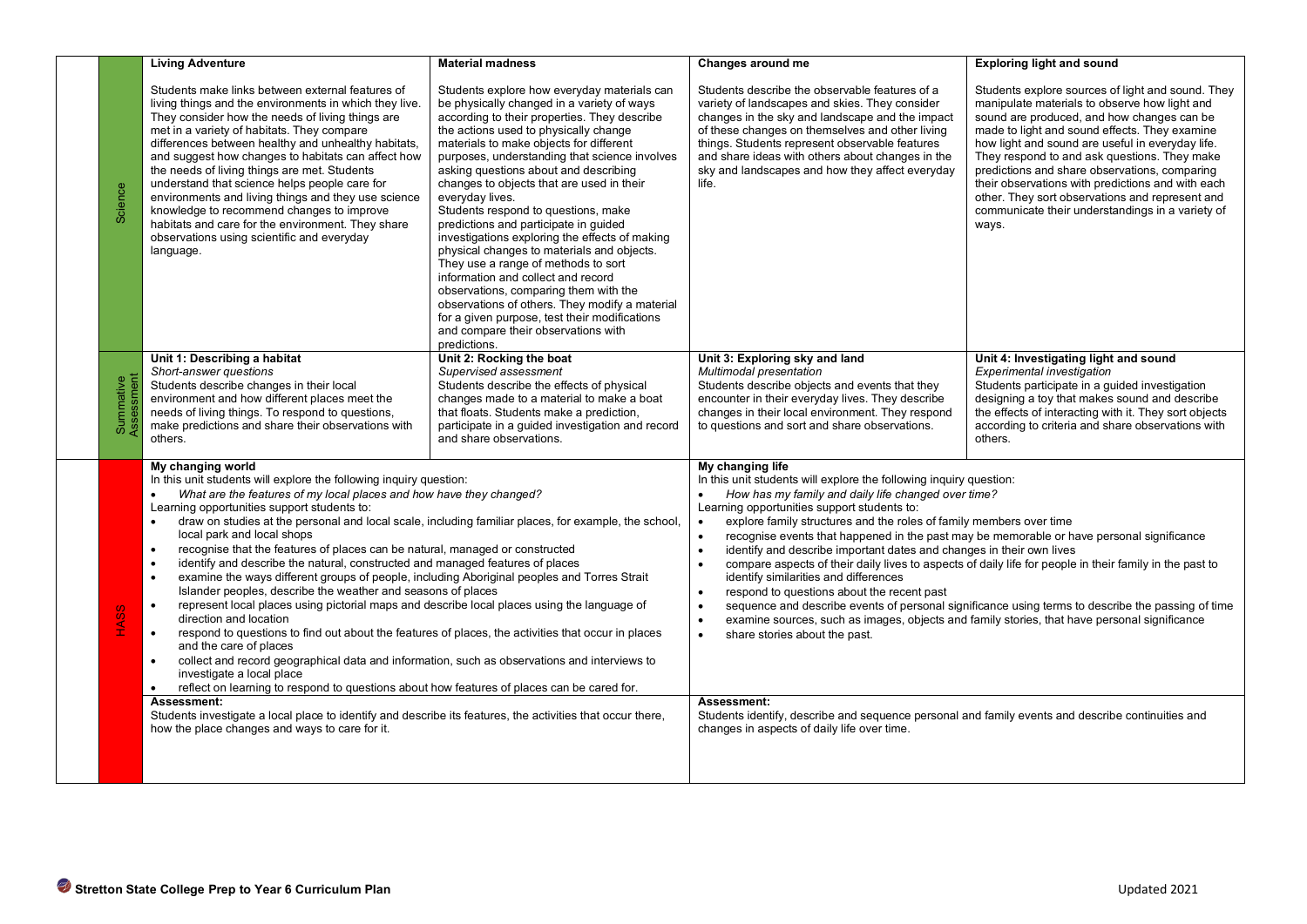| <b>Technologies</b> | Grow, grow, grow<br>Students design solutions to help a farmer and<br>make a food from garden produce. Assessment will<br>gather evidence of the student's ability to:<br>describe the purpose of farms and their<br>products and how they meet people's needs<br>identify technologies used to produce food and<br>fibre<br>explain how farms grow food and fibre to meet<br>$\bullet$<br>needs<br>explain how different farm technologies can<br>make the food and fibre grow successfully<br>explain how technologies meet animal and<br>$\bullet$<br>plant needs<br>describes the purpose of farm products that<br>meet food, clothing and shelter needs<br>identify uses of farm technologies<br>state a need for food or fibre<br>name technologies on a farm<br>identify a use, technology or need | Spin It!<br>Students design and make a spinning toy for a<br>small child. Assessment will gather evidence<br>of the student's ability to:<br>describe the purpose of spinning toys<br>and how they meet the needs of users<br>identify the application of forces to create<br>movement<br>$\bullet$<br>describe opportunities for designing a<br>spinning toy<br>communicates design ideas for a<br>spinning toy using simple drawings<br>follow sequenced steps to make a toy<br>demonstrate safe use of tools and<br>equipment when making a spinning toy<br>evaluate ideas and designed solution<br>based on personal preferences. |                                                                                                                                                                                                                                                                                                                                                                                                                                                                                                                                                                                                                                                                                                                                                                                                                                     |                                                                                                                                                                                                                                                                                                                                                                                                                                                                                                                                                                                                                                                                                                                                                                                                                         |
|---------------------|-----------------------------------------------------------------------------------------------------------------------------------------------------------------------------------------------------------------------------------------------------------------------------------------------------------------------------------------------------------------------------------------------------------------------------------------------------------------------------------------------------------------------------------------------------------------------------------------------------------------------------------------------------------------------------------------------------------------------------------------------------------------------------------------------------------|---------------------------------------------------------------------------------------------------------------------------------------------------------------------------------------------------------------------------------------------------------------------------------------------------------------------------------------------------------------------------------------------------------------------------------------------------------------------------------------------------------------------------------------------------------------------------------------------------------------------------------------|-------------------------------------------------------------------------------------------------------------------------------------------------------------------------------------------------------------------------------------------------------------------------------------------------------------------------------------------------------------------------------------------------------------------------------------------------------------------------------------------------------------------------------------------------------------------------------------------------------------------------------------------------------------------------------------------------------------------------------------------------------------------------------------------------------------------------------------|-------------------------------------------------------------------------------------------------------------------------------------------------------------------------------------------------------------------------------------------------------------------------------------------------------------------------------------------------------------------------------------------------------------------------------------------------------------------------------------------------------------------------------------------------------------------------------------------------------------------------------------------------------------------------------------------------------------------------------------------------------------------------------------------------------------------------|
|                     | Assessment:<br>Portfolio<br>Students describe needs, technologies and<br>designed solutions for a farm and sequence steps to<br>prepare a healthy food.                                                                                                                                                                                                                                                                                                                                                                                                                                                                                                                                                                                                                                                   | Assessment:<br>Portfolio<br>Students create a spinning toy by applying<br>their understanding of how forces create<br>movement and by using skills of investigating,<br>generating designs, producing, evaluating and<br>managing.                                                                                                                                                                                                                                                                                                                                                                                                    |                                                                                                                                                                                                                                                                                                                                                                                                                                                                                                                                                                                                                                                                                                                                                                                                                                     |                                                                                                                                                                                                                                                                                                                                                                                                                                                                                                                                                                                                                                                                                                                                                                                                                         |
| Arts<br>The         |                                                                                                                                                                                                                                                                                                                                                                                                                                                                                                                                                                                                                                                                                                                                                                                                           |                                                                                                                                                                                                                                                                                                                                                                                                                                                                                                                                                                                                                                       | <b>Dance</b><br>In this unit, students make and respond to dance<br>by exploring dance from other countries and<br>cultural groups as stimulus.<br>Students will:<br>explore, improvise and organise ideas by<br>exploring dances from countries/cultural<br>groups (as appropriate) to develop their own<br>dance sequences using the elements of<br>dance (space, time, dynamics, relationships)<br>use fundamental movement skills to develop<br>technical skills when practising dance<br>sequences from other countries/communities<br>present dance sequences that communicate<br>new dance ideas to an audience<br>respond to dances from a range of<br>countries/communities, considering where<br>and why people dance, including dances of<br>Aboriginal Peoples and Torres Strait Islander<br>Peoples and Asian Peoples. | <b>Media Arts</b><br>In this unit of work students explore manipulation<br>and representation of self.<br>Students will:<br>explore self-portrait representations which<br>change reality and the ability of technology<br>to manipulate and present new realities<br>experiment with manipulation of still or<br>moving images to present alternate<br>character representations (costume and<br>props; special effects or video effects)<br>present manipulated images in digital or print<br>form to share understanding of generational<br>relationships<br>describe and discuss what is real and not<br>real in digitally manipulated images in the<br>work of other students and artists, starting<br>with media from Australia, including media<br>artworks of Aboriginal and Torres Strait<br>Islander Peoples. |
|                     |                                                                                                                                                                                                                                                                                                                                                                                                                                                                                                                                                                                                                                                                                                                                                                                                           |                                                                                                                                                                                                                                                                                                                                                                                                                                                                                                                                                                                                                                       | Assessment:<br>Collection of work<br>Students respond to, choreograph and<br>perform dance that represents a group.                                                                                                                                                                                                                                                                                                                                                                                                                                                                                                                                                                                                                                                                                                                 | Assessment:<br>Collection of work<br>Students explore how photographic portraits<br>represent moments in time and how technology<br>can manipulate reality in media artworks.                                                                                                                                                                                                                                                                                                                                                                                                                                                                                                                                                                                                                                           |
|                     | Stretton State College Prep to Year 6 Curriculum Plan                                                                                                                                                                                                                                                                                                                                                                                                                                                                                                                                                                                                                                                                                                                                                     |                                                                                                                                                                                                                                                                                                                                                                                                                                                                                                                                                                                                                                       |                                                                                                                                                                                                                                                                                                                                                                                                                                                                                                                                                                                                                                                                                                                                                                                                                                     | Updated 2021                                                                                                                                                                                                                                                                                                                                                                                                                                                                                                                                                                                                                                                                                                                                                                                                            |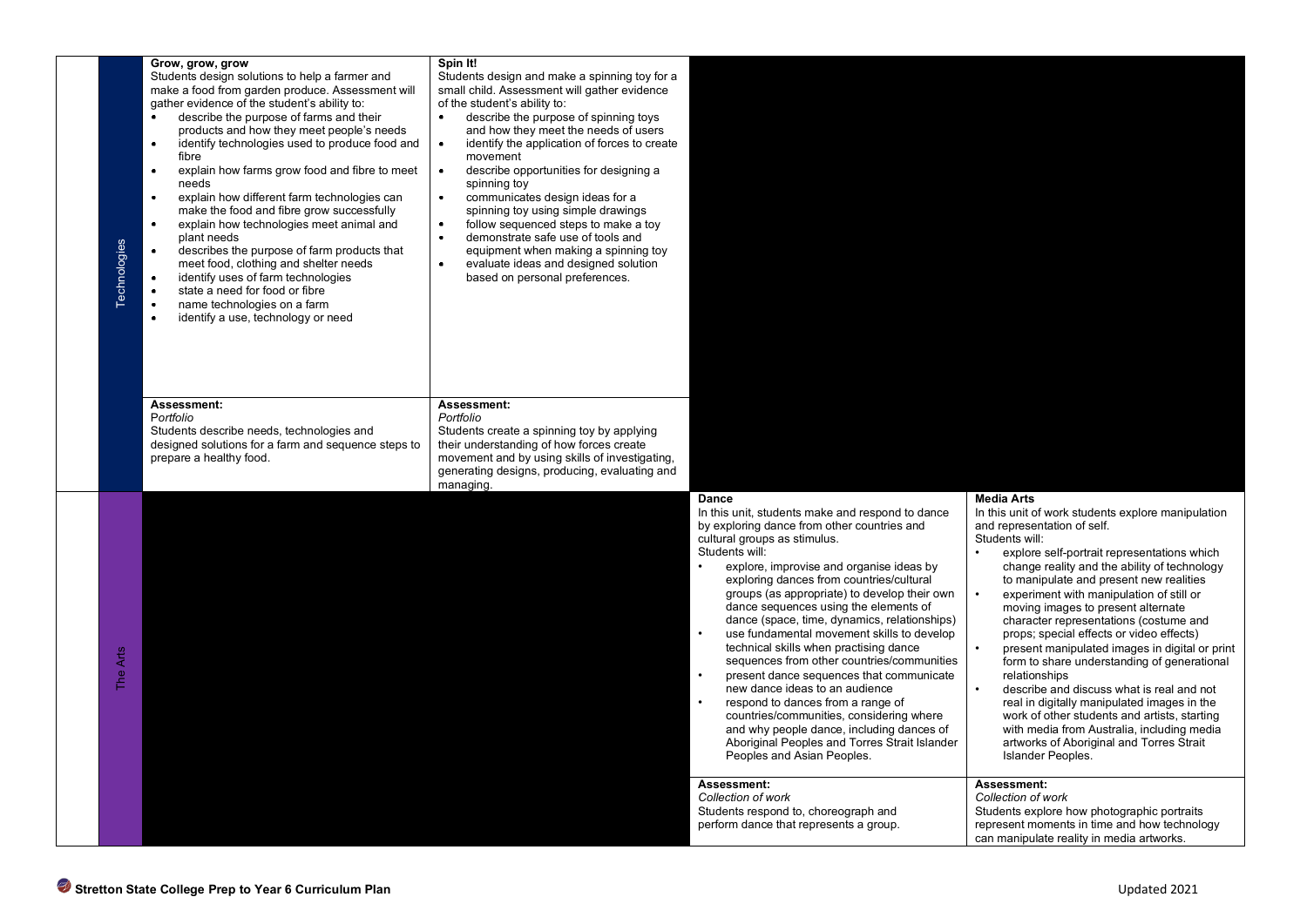|    | <b>Music</b><br>In this unit, students are given opportunities to find and develop their in-tune singing voice by<br>singing many simple songs. Identifying the beat and rhythm while singing, differentiating between<br>the beat and rhythm are a focus in preparation for learning the first two rhythmic syllables. Listening<br>skills, classroom procedures and expectations are also a focus of music lessons                                                                                                                                                                                                                                                                                                                                                                                                                                                                                                                                                                                                                                                                                                                                                                                                             |                                                                                                                                                                                                                                                                                  | <b>Music</b><br>In this unit, students continue to develop their in-tune singing voice and ability to keep the beat by<br>performing limited range, simple songs. They will learn the first two rhythmic elements<br>Students<br>begin to compose music using these rhythms. They listen and respond to music, identifying known<br>rhythmic elements in music they hear.                                                                                                                                                                                                                                                                                                                 |                                                                                                                                                                                                                                                               |
|----|----------------------------------------------------------------------------------------------------------------------------------------------------------------------------------------------------------------------------------------------------------------------------------------------------------------------------------------------------------------------------------------------------------------------------------------------------------------------------------------------------------------------------------------------------------------------------------------------------------------------------------------------------------------------------------------------------------------------------------------------------------------------------------------------------------------------------------------------------------------------------------------------------------------------------------------------------------------------------------------------------------------------------------------------------------------------------------------------------------------------------------------------------------------------------------------------------------------------------------|----------------------------------------------------------------------------------------------------------------------------------------------------------------------------------------------------------------------------------------------------------------------------------|-------------------------------------------------------------------------------------------------------------------------------------------------------------------------------------------------------------------------------------------------------------------------------------------------------------------------------------------------------------------------------------------------------------------------------------------------------------------------------------------------------------------------------------------------------------------------------------------------------------------------------------------------------------------------------------------|---------------------------------------------------------------------------------------------------------------------------------------------------------------------------------------------------------------------------------------------------------------|
|    | <b>Physical - Playing With Balls</b><br>Students will send, control and receive balls in a<br>variety of movement situations and test alternatives<br>to solve movement challenges.                                                                                                                                                                                                                                                                                                                                                                                                                                                                                                                                                                                                                                                                                                                                                                                                                                                                                                                                                                                                                                              | <b>Physical - Athletics</b><br>Students will refine the fundamental movement<br>skills of running, jumping and throwing, and<br>apply movement concepts and strategies in<br>games to solve challenges. They will also<br>understand the benefits of being physically<br>active. | Physical - I'm a 'balliever'<br>Students will perform the fundamental movement<br>skills of two-handed throwing, two-handed<br>catching, soccer dribbling and basketball dribbling<br>in a variety of movement situations. They will test<br>alternatives to solve large ball challenges and<br>identify how the heart reacts to different physical<br>activities.                                                                                                                                                                                                                                                                                                                        | Physical - Catch me if you can<br>Students will demonstrate dodging and running<br>skills and test alternatives to evade others or<br>objects in tagging games. Students demonstrate<br>strategies to work in groups and play fairly during<br>tagging games. |
| ΗË | Health<br>Good choices, healthy me<br>Students examine health messages related to the health benefits of physical activity, nutritious dietary<br>intake and maintaining good personal hygiene habits to help them stay healthy. Students describe<br>actions that keep themselves and others healthy in different situations.<br>Students:<br>understand the meaning of being healthy<br>$\bullet$<br>recognise situations and opportunities to promote health<br>$\bullet$<br>understand the relationship between personal actions and being healthy<br>$\bullet$<br>identify and explain actions related to health messages<br>recognise situations and opportunities to promote healthy choices<br>$\bullet$<br>explore actions that help make their classroom a healthy and active place<br>$\bullet$<br>identify and explore natural and built environments in their local community where physical activity<br>$\bullet$<br>can take place<br>consider health messages when making health decisions and selecting healthy actions<br>$\bullet$<br>recognise situations and opportunities to make healthy decisions<br>$\bullet$<br>understand how to use the decision- making steps to make healthy choices.<br>$\bullet$ |                                                                                                                                                                                                                                                                                  | We all belong<br>Students recognise how strengths and achievements contribute to identities. Students identify and<br>practise emotional responses that reflect their own and others' feelings. They examine and demonstrate<br>ways to include others in activities and practise strategies to help them and others feel they belong.<br>Students:<br>examine strengths and achievements and how they contribute to identity<br>understand different ways to demonstrate respect<br>understand how emotional responses influence their own and others' feelings<br>explore ways to help themselves and others feel they belong<br>practise strategies to be friendly and include others. |                                                                                                                                                                                                                                                               |
|    | Assessment:<br>Short answer questions<br>Students examine messages related to health decisions and describe how to keep themselves and<br>others healthy and physically active.                                                                                                                                                                                                                                                                                                                                                                                                                                                                                                                                                                                                                                                                                                                                                                                                                                                                                                                                                                                                                                                  |                                                                                                                                                                                                                                                                                  | Assessment:<br>Collection of work<br>Students recognise how strengths and achievements contribute to identity and identify how emotional<br>responses impact on others' feelings.                                                                                                                                                                                                                                                                                                                                                                                                                                                                                                         |                                                                                                                                                                                                                                                               |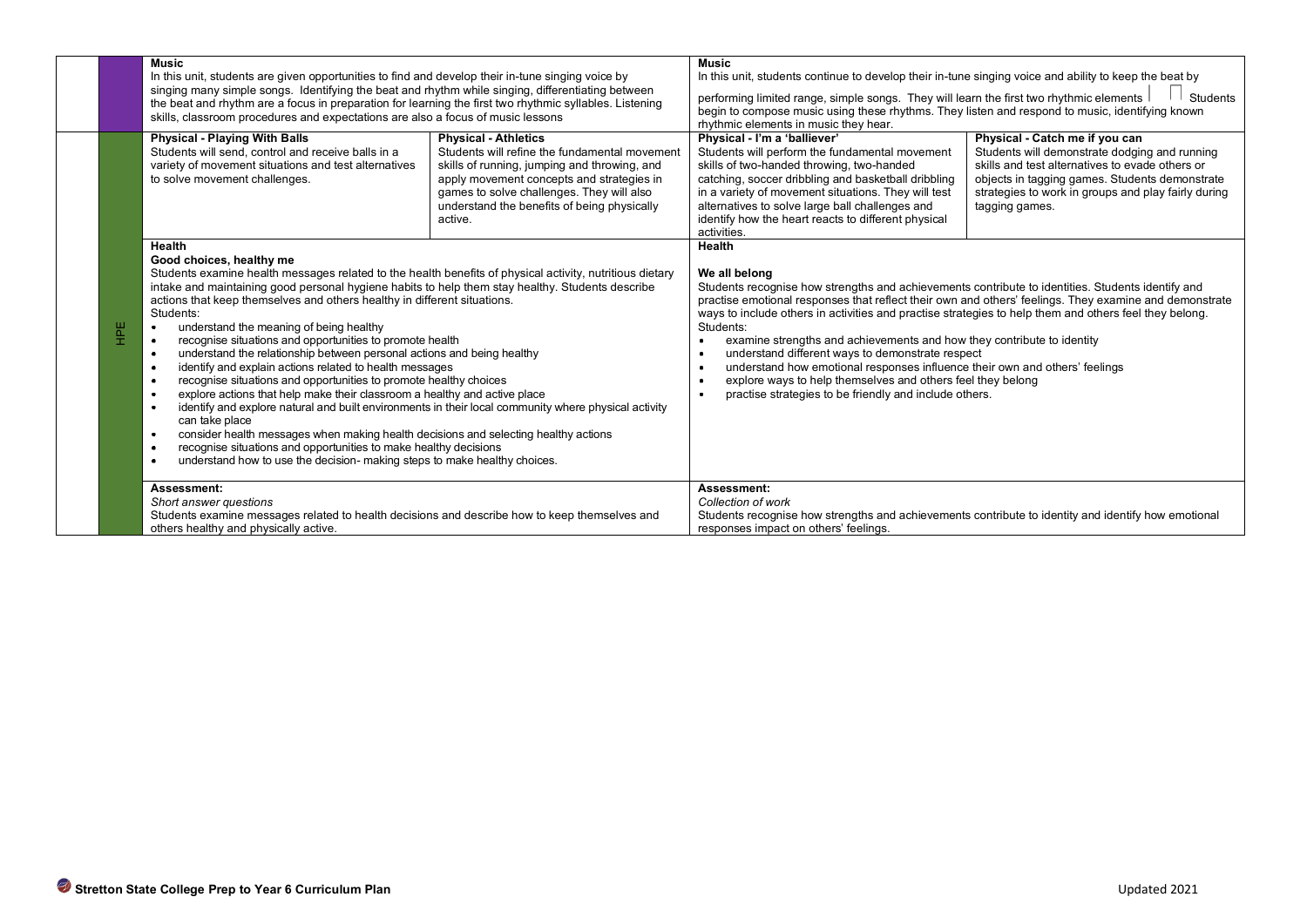| Year <sub>2</sub> |                                                                                                                                                                                                                                                                                                                                                                                                                                                                                                                                             |                                                                                                                                                                                                                                                                                                                                                                                  |                                                                                                                                                                                                                                                                                                                                                                                                                                                                                                                                                                                       |                                                                                                                                                                                                                                                                                                                                                                            |
|-------------------|---------------------------------------------------------------------------------------------------------------------------------------------------------------------------------------------------------------------------------------------------------------------------------------------------------------------------------------------------------------------------------------------------------------------------------------------------------------------------------------------------------------------------------------------|----------------------------------------------------------------------------------------------------------------------------------------------------------------------------------------------------------------------------------------------------------------------------------------------------------------------------------------------------------------------------------|---------------------------------------------------------------------------------------------------------------------------------------------------------------------------------------------------------------------------------------------------------------------------------------------------------------------------------------------------------------------------------------------------------------------------------------------------------------------------------------------------------------------------------------------------------------------------------------|----------------------------------------------------------------------------------------------------------------------------------------------------------------------------------------------------------------------------------------------------------------------------------------------------------------------------------------------------------------------------|
|                   | Term 1                                                                                                                                                                                                                                                                                                                                                                                                                                                                                                                                      | Term 2                                                                                                                                                                                                                                                                                                                                                                           | Term <sub>3</sub>                                                                                                                                                                                                                                                                                                                                                                                                                                                                                                                                                                     | Term 4                                                                                                                                                                                                                                                                                                                                                                     |
| English           | Reading, writing and performing poetry<br>Students read and listen to a range of poems to<br>create a poetry innovation. Students present their<br>poem or rhyme to a familiar audience and explain<br>their preference for aspects of poems.<br>Stories of families and friends<br>Students explore texts to analyse how stories<br>convey a message about issues that relate to<br>families and friends. Students write an imaginative<br>new narrative about family relationships and/or<br>friendships for a familiar animal character. | <b>Exploring characters</b><br>Students read, view and listen to a variety of<br>literary texts to explore how characters are<br>represented in print and images. Students identify<br>character qualities in texts. They compare how<br>similar characters are depicted in two literary texts<br>and write a text expressing a preference for one<br>character, giving reasons. | <b>Exploring procedural text</b><br>Students listen to, read and view a range of<br>literary imaginative texts that contain certain<br>structural elements and language features that<br>reflect an informative text. Students create,<br>rehearse and present a procedure in front of<br>their peers.<br><b>Exploring informative texts</b><br>Students read, view and listen to a range of<br>texts to comprehend and compare the text<br>structures and language features of imaginative<br>and informative texts. Students create an<br>informative text with a supporting image. | Exploring plot and characterisation in stories<br>Students explore a variety of stories in picture<br>books and from other cultures to explore how<br>stories use plot and characterisation to entertain<br>and engage an audience. Students create a<br>written imaginative event to be added to a<br>familiar narrative, with appropriate images that<br>match the text. |
|                   | Unit 1: Innovation of a poem (week 5)<br>Imaginative response - oral<br>Students create and present an innovation of a<br>known poem to a familiar audience.<br>Unit 2: Imaginative narrative (week 10)<br>Imaginative response - written<br>Students create a new narrative about family<br>relationships and/or friendships for a familiar<br>animal character.                                                                                                                                                                           | Unit 3: Reading and comprehension<br>Oral<br>Students demonstrate reading accuracy and<br>respond orally to comprehension questions.<br>Unit 3: Expressing a preference for a character<br>Informative response - written<br>Students compare characters in two versions of<br>the same story and express a preference for a<br>character.                                       | Unit 4: Multimodal procedure<br>Poster/ multimodal presentation<br>Students create, rehearse and present a<br>multimodal procedure.                                                                                                                                                                                                                                                                                                                                                                                                                                                   | Unit 5: Writing an informative text<br>Informative response - written<br>Students create an informative text with a<br>supporting image.                                                                                                                                                                                                                                   |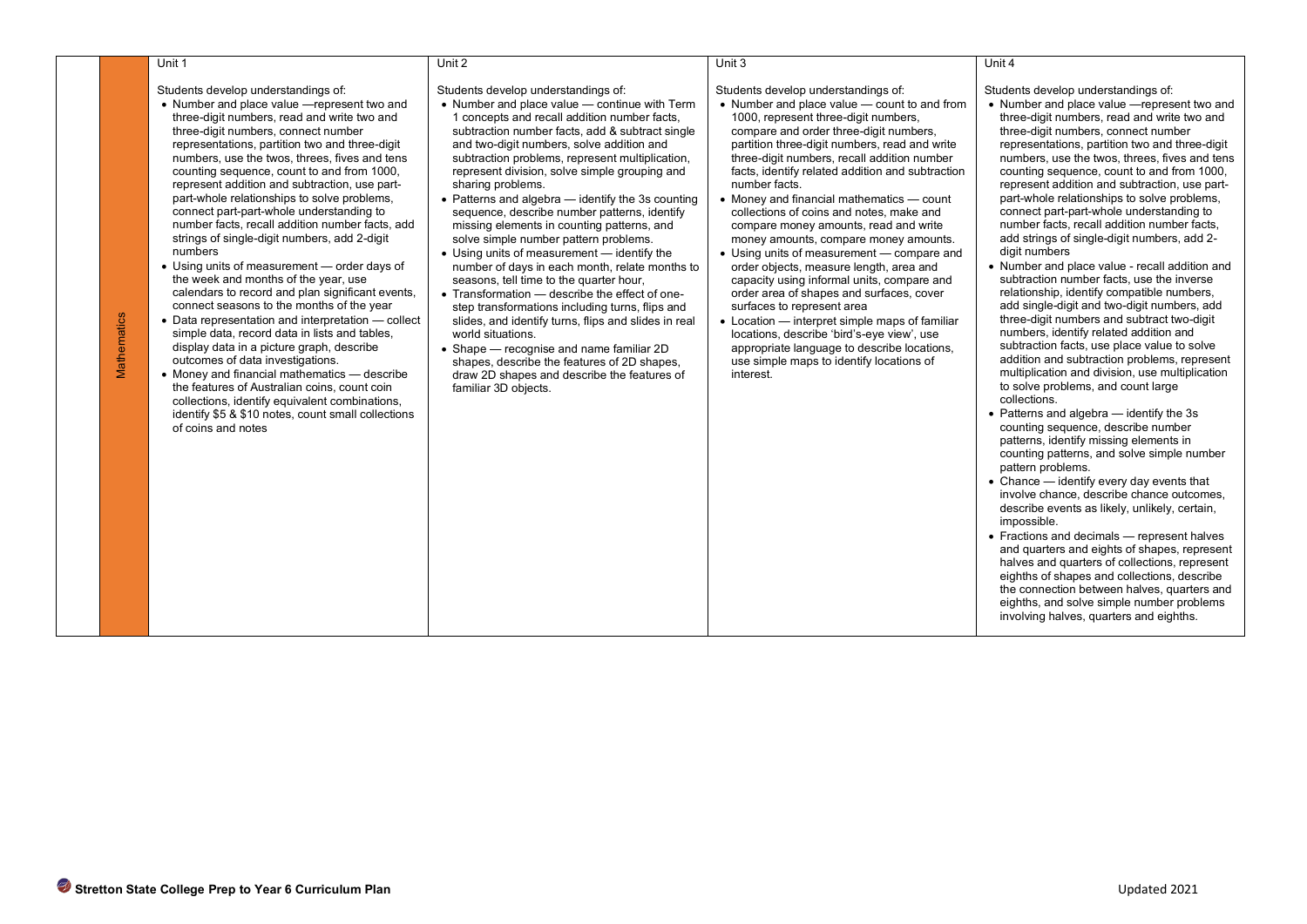| Assessment<br>Summative | Collecting and representing data<br>Assignment/Project<br>Students collect, organise and represent data to<br>make simple inferences.<br>Counting and calculating to and from 1000<br>Short answer questions<br>Students count to and from 1000, identify missing<br>elements in number patterns and perform simple<br>addition and subtraction problems using a range of<br>strategies.                                                                                                                                                                                                                                                                                 | Counting, multiplying and dividing<br>Short answer questions<br>Students count, model and represent numbers to<br>and from 1000, represent multiplication and<br>division by grouping into sets. They divide<br>collections and shapes into halves, quarters and<br>eighths and solve problems.<br>Using a calendar to identify dates, months and<br>seasons and telling time to the quarter hour<br>Short answer questions<br>Students use a calendar to identify dates and the<br>months included in seasons and tell time to the<br>quarter hour.<br>Explain Transformations + 2D and 3D Shape<br>Students explain the effects of one-step<br>transformations.<br>Students draw two-dimensional shapes; recognise<br>the features of three-dimensional objects.                                                                              | Ordering shapes and objects using informal<br>units<br>Assignment/Project<br>Students measure, compare and order several<br>objects using uniform informal units.<br>Recognising the value of money<br>Exam/Test<br>Students associate collections of Australian<br>notes and coins with their values.<br>Investigating simple maps of familiar<br>locations<br>Assignment/Project<br>Students use a simple map to give and follow<br>directions.                                                                                                                                                                                                                                                                                                           | <b>Representing chance</b><br>Short answer questions<br>Students describe outcomes for everyday<br>events.<br><b>Number concepts</b><br>Short answer questions<br>Students count to and from 1000, identify<br>missing elements in number patterns.<br>They solve simple addition and subtraction<br>problems using a range of strategies, represent<br>multiplication and division by grouping into sets.<br>Divide collections in halves, quarters and<br>eighths.                                                                                                                                                                                                                                                      |
|-------------------------|--------------------------------------------------------------------------------------------------------------------------------------------------------------------------------------------------------------------------------------------------------------------------------------------------------------------------------------------------------------------------------------------------------------------------------------------------------------------------------------------------------------------------------------------------------------------------------------------------------------------------------------------------------------------------|-------------------------------------------------------------------------------------------------------------------------------------------------------------------------------------------------------------------------------------------------------------------------------------------------------------------------------------------------------------------------------------------------------------------------------------------------------------------------------------------------------------------------------------------------------------------------------------------------------------------------------------------------------------------------------------------------------------------------------------------------------------------------------------------------------------------------------------------------|-------------------------------------------------------------------------------------------------------------------------------------------------------------------------------------------------------------------------------------------------------------------------------------------------------------------------------------------------------------------------------------------------------------------------------------------------------------------------------------------------------------------------------------------------------------------------------------------------------------------------------------------------------------------------------------------------------------------------------------------------------------|---------------------------------------------------------------------------------------------------------------------------------------------------------------------------------------------------------------------------------------------------------------------------------------------------------------------------------------------------------------------------------------------------------------------------------------------------------------------------------------------------------------------------------------------------------------------------------------------------------------------------------------------------------------------------------------------------------------------------|
| Science                 | Mix, make and use<br>Students investigate combinations of different<br>materials and give reasons for the selection of<br>particular materials according to their properties<br>and purpose. Students understand that science<br>involves asking questions about, and describing<br>changes to, familiar objects and materials. They<br>describe changes made to materials when<br>combining them to make an object that has a<br>purpose in everyday life. Students pose questions,<br>make predictions and follow instructions to record<br>observations in a guided investigation. They<br>represent and communicate their observations<br>using scientific language. | <b>Toy factory</b><br>Students understand how a push or pull affects<br>how an object moves or changes shape. They<br>understand that science involves asking questions<br>about and describing changes in the way an object<br>moves or can be moved and how this knowledge<br>is used in their daily lives. They pose questions<br>and make predictions about changes that can<br>affect how an object moves, and investigate and<br>explain how pushes and pulls cause movement in<br>objects, comparing their observations with<br>predictions. They use informal measurements to<br>make and compare observations about movement<br>and sort information about the way toys move.<br>They then apply this science knowledge in<br>explaining how pushes and pulls can be used to<br>change the movement of a toy or object they<br>create. | Good to grow<br>Students examine how living things, including<br>plants and animals, change as they grow. They<br>ask questions about, investigate and compare<br>the changes that occur to different living things<br>during their life stages. Students consider how<br>Aboriginal peoples and Torres Strait Islander<br>peoples living a traditional lifestyle use the<br>knowledge of life stages of animals and plants in<br>their everyday lives. They conduct investigations<br>including exploring the growth and life stages of<br>a class animal and plant. Students respond to<br>questions, make predictions, use informal<br>measurements, sort information, compare<br>observations, and represent and communicate<br>observations and ideas. | Save planet Earth<br>Students investigate Earth's resources. They<br>describe how Earth's resources are used and<br>the importance of conserving resources for the<br>future of all living things. They use informal<br>measurements to record observations from<br>experiments. Students use their science<br>knowledge of conservation to propose and<br>explain actions that can be taken to conserve<br>Earth's resources, and decisions they can make<br>in their everyday lives. Students share their<br>ideas about conservation of Earth's resources in<br>a presentation. Students learn how Aboriginal<br>and Torres Strait Islander peoples use their<br>knowledge of conservation in their everyday<br>lives. |
| Summative<br>Assessment | Unit 1: Combining materials for a purpose<br><b>Experimental investigation</b><br>Students investigate the combination of materials<br>used to make an object for a particular purpose.<br>They record and represent observations and<br>communicate ideas.                                                                                                                                                                                                                                                                                                                                                                                                              | Unit 2: Designing a toy<br>Experimental investigation<br>Students design a toy that moves with a push or<br>pull, and describe a change to the toy and how it<br>affects the toy's movement. They pose an<br>investigation question and make a prediction about<br>the toy's movement. Students represent and<br>communicate observations and ideas.                                                                                                                                                                                                                                                                                                                                                                                                                                                                                            | Unit 3: Exploring growth<br>Supervised assessment<br>Students describe and represent the changes to<br>a living thing in its life stages. They compare the<br>life stages of two different living things.                                                                                                                                                                                                                                                                                                                                                                                                                                                                                                                                                   | Unit 4: Using Earth's resources<br>Report<br>Students identify different uses of one of Earth's<br>resources and describe ways to conserve it.<br>They use informal measurements to make<br>observations.                                                                                                                                                                                                                                                                                                                                                                                                                                                                                                                 |
|                         | Stretton State College Prep to Year 6 Curriculum Plan                                                                                                                                                                                                                                                                                                                                                                                                                                                                                                                                                                                                                    |                                                                                                                                                                                                                                                                                                                                                                                                                                                                                                                                                                                                                                                                                                                                                                                                                                                 |                                                                                                                                                                                                                                                                                                                                                                                                                                                                                                                                                                                                                                                                                                                                                             | Updated 2021                                                                                                                                                                                                                                                                                                                                                                                                                                                                                                                                                                                                                                                                                                              |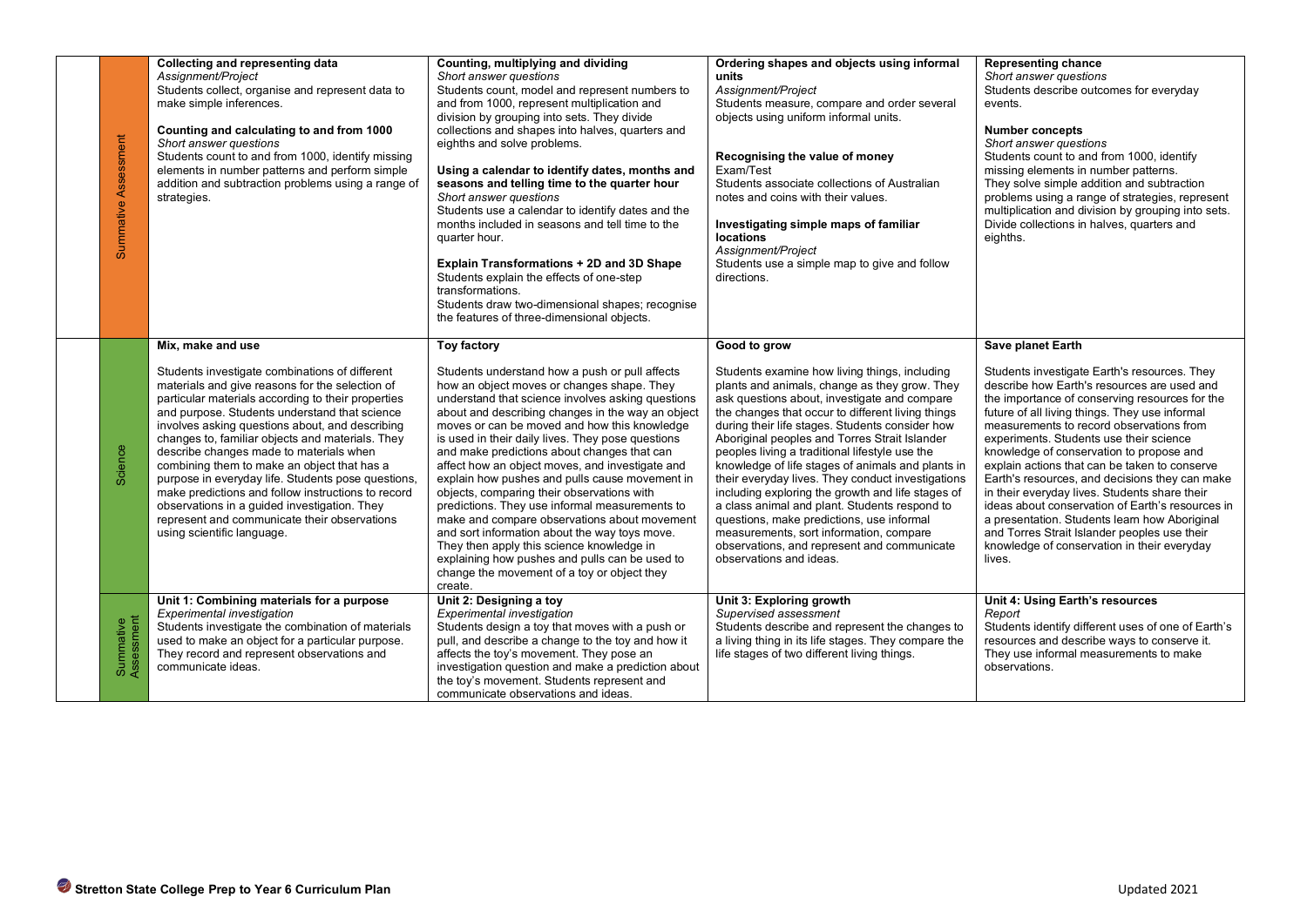| <b>HASS</b>                                                           | <b>Present connections to places</b><br>In this unit students will explore the following inquiry question:<br>• How are people connected to their place and other places?<br>Learning opportunities support students to:<br>draw on representations of the world as geographical divisions and the location of Australia<br>$\bullet$<br>recognise that each place has a location on the surface of Earth, which can be expressed<br>$\bullet$<br>using direction and location of one place from another<br>identify examples of places that are defined at different levels or scales, such as, personal<br>$\bullet$<br>scale, local scale, regional scale, national scale or region-of-the-world scale<br>understand that people are connected to their place and other places in Australia, the<br>countries of Asia and other places across the world, and that these connections are influenced<br>by purpose, distance and accessibility<br>represent connections between places by constructing maps and using symbols<br>$\bullet$<br>examine geographical information and data to identify ways people, including Aboriginal<br>peoples and Torres Strait Islander peoples, are connected to places and factors that influence<br>those connections<br>respond with ideas about why significant places should be preserved and how people can act<br>to preserve them. | Impacts of technology over time<br>In this unit, students will explore the following inquiry question:<br>How have changes in technology shaped our daily life?<br>$\bullet$<br>Learning opportunities support students to:<br>household products<br>compare and contrast features of objects from the past and present<br>$\bullet$<br>pose questions about objects from the past and present<br>$\bullet$<br>those of previous generations<br>$\bullet$                                                                                                                                                                                                                                                                                                                                                                                                                     | investigate continuity and change in technology used in the home, e.g. in toys or<br>sequence key developments in the use of a particular object in daily life over time<br>describe ways technology has impacted on peoples' lives making them different from<br>use information gathered for an investigation to develop a narrative about the past.                                                                                                                                                                                                                                                  |
|-----------------------------------------------------------------------|----------------------------------------------------------------------------------------------------------------------------------------------------------------------------------------------------------------------------------------------------------------------------------------------------------------------------------------------------------------------------------------------------------------------------------------------------------------------------------------------------------------------------------------------------------------------------------------------------------------------------------------------------------------------------------------------------------------------------------------------------------------------------------------------------------------------------------------------------------------------------------------------------------------------------------------------------------------------------------------------------------------------------------------------------------------------------------------------------------------------------------------------------------------------------------------------------------------------------------------------------------------------------------------------------------------------------------------------------------------------------------|-------------------------------------------------------------------------------------------------------------------------------------------------------------------------------------------------------------------------------------------------------------------------------------------------------------------------------------------------------------------------------------------------------------------------------------------------------------------------------------------------------------------------------------------------------------------------------------------------------------------------------------------------------------------------------------------------------------------------------------------------------------------------------------------------------------------------------------------------------------------------------|---------------------------------------------------------------------------------------------------------------------------------------------------------------------------------------------------------------------------------------------------------------------------------------------------------------------------------------------------------------------------------------------------------------------------------------------------------------------------------------------------------------------------------------------------------------------------------------------------------|
| 95<br>ឹ ខ្ញុំ                                                         | Unit 1: Present connections to places<br>Assessment task<br><b>Present connections to places</b><br>Students explore the location and significant features of places and consider how people are connected<br>to these and why they should be preserved.                                                                                                                                                                                                                                                                                                                                                                                                                                                                                                                                                                                                                                                                                                                                                                                                                                                                                                                                                                                                                                                                                                                         | Unit 2: Impacts of technology over time<br>Assessment task<br>Impacts of technology over time<br>Students interpret, compare and sequence objects from the past and present and investigate the<br>impact of changing technologies on people's lives over time                                                                                                                                                                                                                                                                                                                                                                                                                                                                                                                                                                                                                |                                                                                                                                                                                                                                                                                                                                                                                                                                                                                                                                                                                                         |
| Technologies                                                          |                                                                                                                                                                                                                                                                                                                                                                                                                                                                                                                                                                                                                                                                                                                                                                                                                                                                                                                                                                                                                                                                                                                                                                                                                                                                                                                                                                                  | <b>Computers - Handy Helpers</b><br>In this unit students will learn and apply Digital<br>Technologies knowledge and skills through<br>quided play and tasks integrated into other<br>subject areas. They will:<br>recognise and explore how digital and<br>information systems are used for particular<br>purposes in daily life<br>collect, explore and sort familiar data and<br>$\bullet$<br>use digital systems to present the data<br>creatively to convey meaning<br>develop foundational skills in systems and<br>computational thinking, applying strategies<br>such as exploring patterns, developing<br>logical steps and hiding unnecessary<br>information, when solving simple problems<br>$\bullet$<br>work independently and with others to<br>create and organise ideas and information,<br>and share these with known people in safe<br>online environments. | <b>Computers - Handy Helpers</b><br>In this unit students will learn and apply Digital<br>Technologies knowledge and skills through<br>guided play and tasks integrated into other<br>subject areas. They will:<br>describe and represent a sequence of<br>steps and decisions (algorithms) to solve<br>simple problems in non-digital and digital<br>contexts<br>$\bullet$<br>develop foundational skills in systems and<br>computational thinking, applying strategies<br>such as exploring patterns, developing<br>logical steps and hiding unnecessary<br>information, when solving simple problems |
|                                                                       |                                                                                                                                                                                                                                                                                                                                                                                                                                                                                                                                                                                                                                                                                                                                                                                                                                                                                                                                                                                                                                                                                                                                                                                                                                                                                                                                                                                  | Assessment:<br><b>Collection of Work</b><br>Students identify the purposes of common digital<br>systems, represent data to make meaning and<br>create and share information using collected<br>data to convey meaning.                                                                                                                                                                                                                                                                                                                                                                                                                                                                                                                                                                                                                                                        | Assessment:<br><b>Collection of Work</b><br>Students design an algorithm to solve a<br>problem.                                                                                                                                                                                                                                                                                                                                                                                                                                                                                                         |
|                                                                       |                                                                                                                                                                                                                                                                                                                                                                                                                                                                                                                                                                                                                                                                                                                                                                                                                                                                                                                                                                                                                                                                                                                                                                                                                                                                                                                                                                                  |                                                                                                                                                                                                                                                                                                                                                                                                                                                                                                                                                                                                                                                                                                                                                                                                                                                                               |                                                                                                                                                                                                                                                                                                                                                                                                                                                                                                                                                                                                         |
| Stretton State College Prep to Year 6 Curriculum Plan<br>Updated 2021 |                                                                                                                                                                                                                                                                                                                                                                                                                                                                                                                                                                                                                                                                                                                                                                                                                                                                                                                                                                                                                                                                                                                                                                                                                                                                                                                                                                                  |                                                                                                                                                                                                                                                                                                                                                                                                                                                                                                                                                                                                                                                                                                                                                                                                                                                                               |                                                                                                                                                                                                                                                                                                                                                                                                                                                                                                                                                                                                         |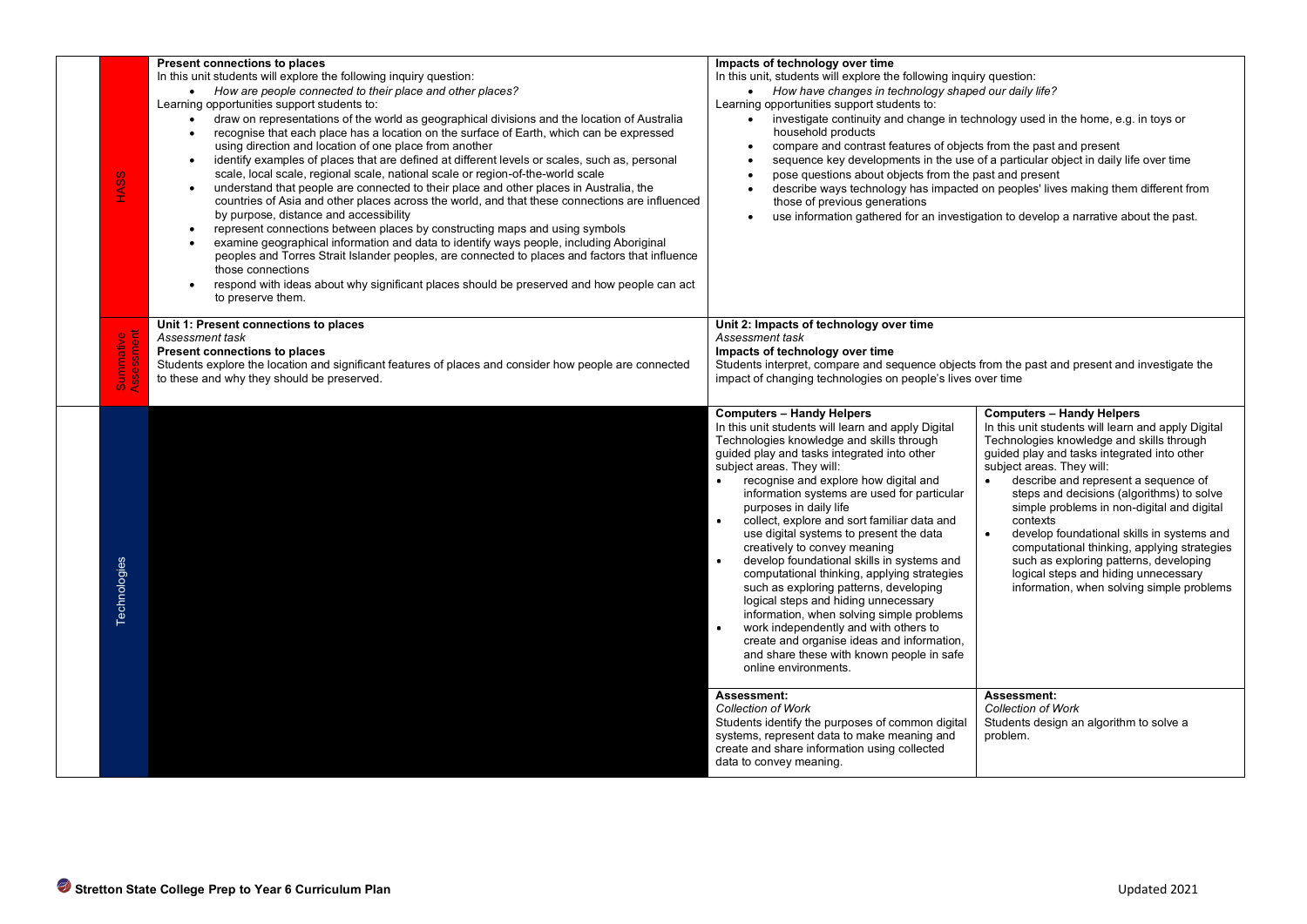|  | <b>Arts</b><br>$\mathbf{H}$ | <b>Visual Arts</b><br>In this unit of work students will explore the inquiry<br>question:<br>. When does an object become art?<br>The art elements that will be focused on are shape<br>and repetition with a numeracy link to<br>transformations. Our focus text will be 'Grandma in<br>blue with red hat' by Scott Minchin and the artists<br>that we cover will include Andy Goldsworthy,<br>William Morris, Narelle Oliver, Margaret Olley,<br>Antony Gormley, Judy Watson, Vincent Van Gogh<br>and Rosalie Gasgoine.<br>Assessment:<br>Portfolio of work                                                                                                                                                                                                                                                                                                                                                                                                | <b>Drama</b><br>Stories come to life<br>In this unit, students will make and respond to<br>drama by exploring ways that texts and stories can<br>be enacted using voice and movement.<br>Students will:<br>explore role and dramatic action in texts and<br>$\bullet$<br>stories through dramatic play, improvisation<br>and process drama<br>use voice, facial expression, movement and<br>$\bullet$<br>space to imagine and establish role and<br>situation in drama based on stories<br>present drama that communicates ideas,<br>including stories from their community, to an<br>audience<br>respond to drama and consider where and why<br>people make drama, starting with Australian<br>drama including drama of Aboriginal Peoples and<br>Torres Strait Islander Peoples.<br>Assessment:<br>Collection of work |                                                                                                                                                                                                                                                                                                 |                                                                                             |  |
|--|-----------------------------|--------------------------------------------------------------------------------------------------------------------------------------------------------------------------------------------------------------------------------------------------------------------------------------------------------------------------------------------------------------------------------------------------------------------------------------------------------------------------------------------------------------------------------------------------------------------------------------------------------------------------------------------------------------------------------------------------------------------------------------------------------------------------------------------------------------------------------------------------------------------------------------------------------------------------------------------------------------|-------------------------------------------------------------------------------------------------------------------------------------------------------------------------------------------------------------------------------------------------------------------------------------------------------------------------------------------------------------------------------------------------------------------------------------------------------------------------------------------------------------------------------------------------------------------------------------------------------------------------------------------------------------------------------------------------------------------------------------------------------------------------------------------------------------------------|-------------------------------------------------------------------------------------------------------------------------------------------------------------------------------------------------------------------------------------------------------------------------------------------------|---------------------------------------------------------------------------------------------|--|
|  |                             | Students view and describe a range of artworks<br>and to create artworks with a range of materials<br>using different techniques and processes.                                                                                                                                                                                                                                                                                                                                                                                                                                                                                                                                                                                                                                                                                                                                                                                                              | Students devise, perform and respond to drama<br>using a picture book as stimulus.                                                                                                                                                                                                                                                                                                                                                                                                                                                                                                                                                                                                                                                                                                                                      |                                                                                                                                                                                                                                                                                                 |                                                                                             |  |
|  |                             |                                                                                                                                                                                                                                                                                                                                                                                                                                                                                                                                                                                                                                                                                                                                                                                                                                                                                                                                                              |                                                                                                                                                                                                                                                                                                                                                                                                                                                                                                                                                                                                                                                                                                                                                                                                                         |                                                                                                                                                                                                                                                                                                 |                                                                                             |  |
|  |                             | <b>Music</b>                                                                                                                                                                                                                                                                                                                                                                                                                                                                                                                                                                                                                                                                                                                                                                                                                                                                                                                                                 |                                                                                                                                                                                                                                                                                                                                                                                                                                                                                                                                                                                                                                                                                                                                                                                                                         | Music                                                                                                                                                                                                                                                                                           |                                                                                             |  |
|  |                             | In this unit, students continue to develop their singing voices through singing limited range, simple songs.                                                                                                                                                                                                                                                                                                                                                                                                                                                                                                                                                                                                                                                                                                                                                                                                                                                 |                                                                                                                                                                                                                                                                                                                                                                                                                                                                                                                                                                                                                                                                                                                                                                                                                         | In this unit, students continue to develop their singing voices through singing limited range, simple                                                                                                                                                                                           |                                                                                             |  |
|  |                             | $\frac{1}{2}$ and solfa (so and mi). Students recognise and<br>They read, write and perform with rhythms<br>perform ostinatos and drones, and identify phrases of songs, labelling the form (A B A A etc). They sing<br>in canon, play tuned and un-tuned percussion instruments and respond to music they make and hear.                                                                                                                                                                                                                                                                                                                                                                                                                                                                                                                                                                                                                                    |                                                                                                                                                                                                                                                                                                                                                                                                                                                                                                                                                                                                                                                                                                                                                                                                                         | songs. They read, write and perform with rhythms $\Box$ $\Box$ and solfa (mi, so and la). Students                                                                                                                                                                                              |                                                                                             |  |
|  |                             |                                                                                                                                                                                                                                                                                                                                                                                                                                                                                                                                                                                                                                                                                                                                                                                                                                                                                                                                                              |                                                                                                                                                                                                                                                                                                                                                                                                                                                                                                                                                                                                                                                                                                                                                                                                                         | learn about the staff, time signature $4\overline{4}$ , bars and bar lines, piano/forte, introduction, verse, chorus,<br>melody and accompaniment. They also discuss how sound is produced (including hit, blown,<br>plucked and shaken) and respond to music they listen to, make and perform. |                                                                                             |  |
|  |                             | <b>Physical</b>                                                                                                                                                                                                                                                                                                                                                                                                                                                                                                                                                                                                                                                                                                                                                                                                                                                                                                                                              | <b>Physical</b>                                                                                                                                                                                                                                                                                                                                                                                                                                                                                                                                                                                                                                                                                                                                                                                                         | Physical                                                                                                                                                                                                                                                                                        | <b>Physical</b>                                                                             |  |
|  |                             | <b>Soccer</b><br>In this unit, students will refine the fundamental                                                                                                                                                                                                                                                                                                                                                                                                                                                                                                                                                                                                                                                                                                                                                                                                                                                                                          | <b>Athletics</b><br>In this unit, students will refine the fundamental                                                                                                                                                                                                                                                                                                                                                                                                                                                                                                                                                                                                                                                                                                                                                  | <b>Scooter boards</b><br>In this unit, students will demonstrate                                                                                                                                                                                                                                | <b>Skipping</b><br>In this unit students will perform long-rope                             |  |
|  |                             | movement skills of kicking (dribbling, passing &                                                                                                                                                                                                                                                                                                                                                                                                                                                                                                                                                                                                                                                                                                                                                                                                                                                                                                             | movement skills of running, jumping and throwing,                                                                                                                                                                                                                                                                                                                                                                                                                                                                                                                                                                                                                                                                                                                                                                       | fundamental movement skills while using                                                                                                                                                                                                                                                         | skipping sequences to rhymes. They will identify                                            |  |
|  |                             | striking) and apply movement concepts and                                                                                                                                                                                                                                                                                                                                                                                                                                                                                                                                                                                                                                                                                                                                                                                                                                                                                                                    | and apply movement concepts and strategies in                                                                                                                                                                                                                                                                                                                                                                                                                                                                                                                                                                                                                                                                                                                                                                           | scooter boards. They will manoeuvre a scooter                                                                                                                                                                                                                                                   | how their heart reacts to skipping.                                                         |  |
|  |                             | strategies to solve challenges in games of soccer.<br>They will apply strategies for working cooperatively                                                                                                                                                                                                                                                                                                                                                                                                                                                                                                                                                                                                                                                                                                                                                                                                                                                   | games to solve challenges. They will also<br>understand the benefits of being physically active.                                                                                                                                                                                                                                                                                                                                                                                                                                                                                                                                                                                                                                                                                                                        | board along different pathways and through a<br>range of obstacles. Students will be provided                                                                                                                                                                                                   |                                                                                             |  |
|  |                             | and apply rules fairly.                                                                                                                                                                                                                                                                                                                                                                                                                                                                                                                                                                                                                                                                                                                                                                                                                                                                                                                                      |                                                                                                                                                                                                                                                                                                                                                                                                                                                                                                                                                                                                                                                                                                                                                                                                                         | with numerous opportunities to perform these                                                                                                                                                                                                                                                    |                                                                                             |  |
|  |                             |                                                                                                                                                                                                                                                                                                                                                                                                                                                                                                                                                                                                                                                                                                                                                                                                                                                                                                                                                              |                                                                                                                                                                                                                                                                                                                                                                                                                                                                                                                                                                                                                                                                                                                                                                                                                         | skills in closed-skill environments, movement<br>challenges and games. They will also work                                                                                                                                                                                                      |                                                                                             |  |
|  |                             |                                                                                                                                                                                                                                                                                                                                                                                                                                                                                                                                                                                                                                                                                                                                                                                                                                                                                                                                                              |                                                                                                                                                                                                                                                                                                                                                                                                                                                                                                                                                                                                                                                                                                                                                                                                                         | collaboratively with partners to solve team-                                                                                                                                                                                                                                                    |                                                                                             |  |
|  |                             |                                                                                                                                                                                                                                                                                                                                                                                                                                                                                                                                                                                                                                                                                                                                                                                                                                                                                                                                                              |                                                                                                                                                                                                                                                                                                                                                                                                                                                                                                                                                                                                                                                                                                                                                                                                                         | based scooter board challenges.                                                                                                                                                                                                                                                                 |                                                                                             |  |
|  | Ξ                           | Health<br><b>Stav Safe</b><br>Students explore safe and unsafe situations so that they understand their responsibility in staying safe.<br>They examine the safety clues that can be used in situations and will explore the emotions they feel in<br>response to safe and unsafe situations. Students consider different aspects of sun safety and how they<br>can promote their health, safety and wellbeing.<br>Students:<br>$\bullet$<br>understand their personal responsibility in staying safe<br>understand how to stay safe in the wider community<br>recognise the clues that can be used to recognise safe and unsafe situations<br>$\bullet$<br>understand the emotions they feel in response to safe and unsafe situations<br>٠<br>identify strategies and actions that can be used by students to keep themselves safe and ask for<br>٠<br>help if necessary<br>examine sun safe strategies to promote their own health, safety and wellbeing. |                                                                                                                                                                                                                                                                                                                                                                                                                                                                                                                                                                                                                                                                                                                                                                                                                         | Health<br><b>Message Targets</b><br>Students examine the purpose of advertising and the techniques used to engage children. They<br>explore health messages seen in advertising and how they can be used to make good decisions                                                                 |                                                                                             |  |
|  |                             |                                                                                                                                                                                                                                                                                                                                                                                                                                                                                                                                                                                                                                                                                                                                                                                                                                                                                                                                                              |                                                                                                                                                                                                                                                                                                                                                                                                                                                                                                                                                                                                                                                                                                                                                                                                                         | about their own and others health and wellbeing.<br>Students:                                                                                                                                                                                                                                   |                                                                                             |  |
|  |                             |                                                                                                                                                                                                                                                                                                                                                                                                                                                                                                                                                                                                                                                                                                                                                                                                                                                                                                                                                              |                                                                                                                                                                                                                                                                                                                                                                                                                                                                                                                                                                                                                                                                                                                                                                                                                         | understand advertising techniques and the purpose of advertising                                                                                                                                                                                                                                |                                                                                             |  |
|  |                             |                                                                                                                                                                                                                                                                                                                                                                                                                                                                                                                                                                                                                                                                                                                                                                                                                                                                                                                                                              |                                                                                                                                                                                                                                                                                                                                                                                                                                                                                                                                                                                                                                                                                                                                                                                                                         | interpret health messages and how they influence people's decisions and behaviours                                                                                                                                                                                                              |                                                                                             |  |
|  |                             |                                                                                                                                                                                                                                                                                                                                                                                                                                                                                                                                                                                                                                                                                                                                                                                                                                                                                                                                                              |                                                                                                                                                                                                                                                                                                                                                                                                                                                                                                                                                                                                                                                                                                                                                                                                                         | understand how advertisements are used to promote healthy behaviours<br>recognise how to make decisions that promote their own health and wellbeing                                                                                                                                             |                                                                                             |  |
|  |                             |                                                                                                                                                                                                                                                                                                                                                                                                                                                                                                                                                                                                                                                                                                                                                                                                                                                                                                                                                              |                                                                                                                                                                                                                                                                                                                                                                                                                                                                                                                                                                                                                                                                                                                                                                                                                         |                                                                                                                                                                                                                                                                                                 | use their knowledge of advertising and health messages to create a health promoting poster. |  |
|  |                             |                                                                                                                                                                                                                                                                                                                                                                                                                                                                                                                                                                                                                                                                                                                                                                                                                                                                                                                                                              |                                                                                                                                                                                                                                                                                                                                                                                                                                                                                                                                                                                                                                                                                                                                                                                                                         |                                                                                                                                                                                                                                                                                                 |                                                                                             |  |
|  |                             |                                                                                                                                                                                                                                                                                                                                                                                                                                                                                                                                                                                                                                                                                                                                                                                                                                                                                                                                                              |                                                                                                                                                                                                                                                                                                                                                                                                                                                                                                                                                                                                                                                                                                                                                                                                                         |                                                                                                                                                                                                                                                                                                 |                                                                                             |  |
|  |                             | This unit incorporates concepts from the Daniel Morcombe Child Safety Curriculum.                                                                                                                                                                                                                                                                                                                                                                                                                                                                                                                                                                                                                                                                                                                                                                                                                                                                            |                                                                                                                                                                                                                                                                                                                                                                                                                                                                                                                                                                                                                                                                                                                                                                                                                         |                                                                                                                                                                                                                                                                                                 |                                                                                             |  |
|  |                             |                                                                                                                                                                                                                                                                                                                                                                                                                                                                                                                                                                                                                                                                                                                                                                                                                                                                                                                                                              |                                                                                                                                                                                                                                                                                                                                                                                                                                                                                                                                                                                                                                                                                                                                                                                                                         |                                                                                                                                                                                                                                                                                                 |                                                                                             |  |
|  |                             | Stretton State College Prep to Year 6 Curriculum Plan                                                                                                                                                                                                                                                                                                                                                                                                                                                                                                                                                                                                                                                                                                                                                                                                                                                                                                        |                                                                                                                                                                                                                                                                                                                                                                                                                                                                                                                                                                                                                                                                                                                                                                                                                         |                                                                                                                                                                                                                                                                                                 | Updated 2021                                                                                |  |